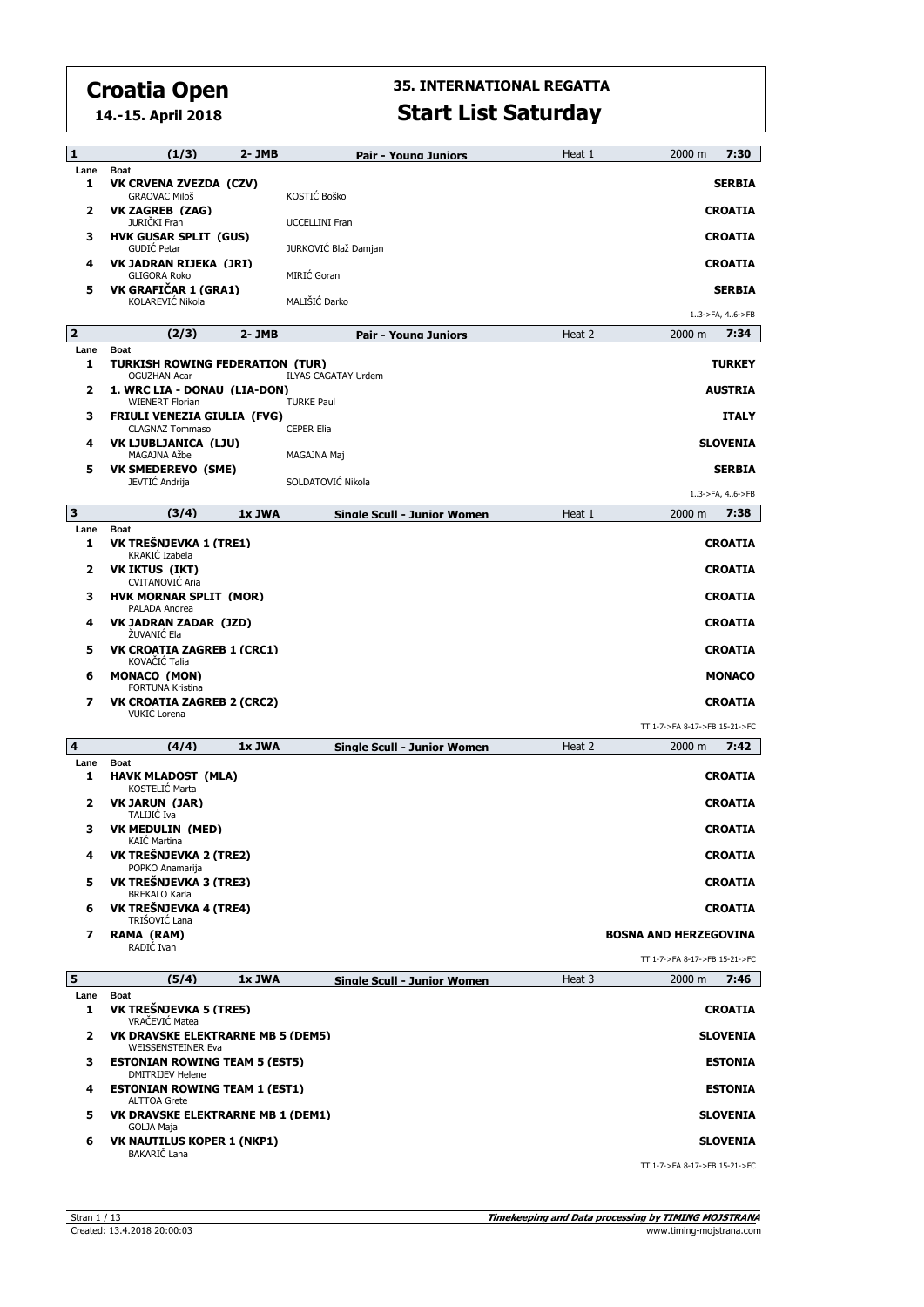**14.-15. April 2018**

| 6                       | (6/4)                                                                 | 1x JWA | Sinale Scull - Junior Women        | Heat 4 | 2000 m<br>7:50                |
|-------------------------|-----------------------------------------------------------------------|--------|------------------------------------|--------|-------------------------------|
| Lane<br>1               | <b>Boat</b><br><b>ESTONIAN ROWING TEAM 4 (EST4)</b>                   |        |                                    |        | <b>ESTONIA</b>                |
| 2                       | <b>BUDANOVA Irena</b><br>VK PARTIZAN 2 (PAR2)<br><b>BUGARSKI Maša</b> |        |                                    |        | <b>SERBIA</b>                 |
| з                       | VK DRAVSKE ELEKTRARNE MB 4 (DEM4)<br>SUHODOLČAN Tia                   |        |                                    |        | <b>SLOVENIA</b>               |
| 4                       | TURKISH ROWING FEDERATION 3 (TUR3)<br><b>ALKAN Azra</b>               |        |                                    |        | <b>TURKEY</b>                 |
| 5                       | <b>ESTONIAN ROWING TEAM 3 (EST3)</b><br><b>ARON Anabel</b>            |        |                                    |        | <b>ESTONIA</b>                |
| 6                       | VK DANUBIUS 1885 2 (DAN2)<br><b>TARABIC Jana</b>                      |        |                                    |        | <b>SERBIA</b>                 |
|                         |                                                                       |        |                                    |        | TT 1-7->FA 8-17->FB 15-21->FC |
| $\overline{\mathbf{z}}$ | (7/4)                                                                 | 1x JWA | <b>Single Scull - Junior Women</b> | Heat 5 | 7:54<br>$2000 \; m$           |
| Lane<br>1               | Boat<br>"CHERPOKOV" ROWING CLUB 2 (CHE2)<br><b>BONEVA Linda</b>       |        |                                    |        | <b>BULGARIA</b>               |
| 2                       | 1. WRC LIA (LIA)<br><b>HANISCH Julia</b>                              |        |                                    |        | <b>AUSTRIA</b>                |
| з                       | <b>RV VILLACH (VIL)</b><br><b>MELINC Larissa</b>                      |        |                                    |        | <b>AUSTRIA</b>                |
| 4                       | "CHERPOKOV" ROWING CLUB 1 (CHE1)<br><b>GEORGIJEVA Vladimira</b>       |        |                                    |        | <b>BULGARIA</b>               |
| 5                       | VK DANUBIUS 1885 1 (DAN1)<br>ILIC Nataša                              |        |                                    |        | <b>SERBIA</b>                 |
| 6                       | <b>RV STAW 1 (STA1)</b><br>HOVER Johanna                              |        |                                    |        | <b>AUSTRIA</b>                |
|                         |                                                                       |        |                                    |        | TT 1-7->FA 8-17->FB 15-21->FC |
| 8<br>Lane               | (8/4)<br><b>Boat</b>                                                  | 1x JWA | <b>Single Scull - Junior Women</b> | Heat 6 | 7:58<br>2000 m                |
| 1                       | <b>RV STAW 2 (STA2)</b><br><b>FLANDORFER Laura</b>                    |        |                                    |        | <b>AUSTRIA</b>                |
| 2                       | VK DRAVSKE ELEKTRARNE MB 3 (DEM3)<br><b>KOZOLE Nika</b>               |        |                                    |        | <b>SLOVENIA</b>               |
| з                       | VESLAŠKA ZVEZA SLOVENIJE (SLO)<br><b>MACCHI Ilaria</b>                |        |                                    |        | <b>SLOVENIA</b>               |
| 4                       | VK PARTIZAN 1 (PAR1)<br>NISEVIC Andela                                |        |                                    |        | <b>SERBIA</b>                 |
| 5                       | <b>TURKISH ROWING FEDERATION 1 (TUR1)</b><br><b>HEPSAG Petek</b>      |        |                                    |        | <b>TURKEY</b>                 |
| 6                       | VK CRVENA ZVEZDA (CZV)<br>BEZBRADICA Maša                             |        |                                    |        | <b>SERBIA</b>                 |
|                         |                                                                       |        |                                    |        | TT 1-7->FA 8-17->FB 15-21->FC |
| 9                       | (9/4)<br><b>Boat</b>                                                  | 1x JWA | <b>Single Scull - Junior Women</b> | Heat 7 | 8:02<br>2000 m                |
| Lane<br>1               | VK DRAVSKE ELEKTRARNE MB 2 (DEM2)<br>KŠELA Pika                       |        |                                    |        | <b>SLOVENIA</b>               |
| 2                       | <b>ESTONIAN ROWING TEAM 6 (EST6)</b><br>LAANE Liisa-Marie             |        |                                    |        | <b>ESTONIA</b>                |
| 3                       | <b>ESTONIAN ROWING TEAM 2 (EST2)</b><br><b>JAANSON Greta</b>          |        |                                    |        | <b>ESTONIA</b>                |
| 4                       | <b>VK NAUTILUS KOPER 2 (NKP2)</b><br>KOVAČIČ Laaura                   |        |                                    |        | <b>SLOVENIA</b>               |
| 5                       | <b>TURKISH ROWING FEDERATION 2 (TUR2)</b><br><b>SURER Didem</b>       |        |                                    |        | <b>TURKEY</b>                 |
| 6                       | VK ARGO IZOLA (ARG)<br><b>MACCHI Agnese</b>                           |        |                                    |        | <b>SLOVENIA</b>               |
|                         |                                                                       |        |                                    |        | TT 1-7->FA 8-17->FB 15-21->FC |
| 10                      | (10/6)                                                                | 1x SMB | Single Scull - Senior Men B        | Heat 1 | 2000 m<br>8:06                |
| Lane<br>1               | <b>Boat</b><br>VK CROATIA ZAGREB 3 (CRC3)<br><b>HABUDA Karlo</b>      |        |                                    |        | <b>CROATIA</b>                |
| 2                       | <b>VK CROATIA ZAGREB 1 (CRC1)</b><br>SAMARDŽIĆ Bernard                |        |                                    |        | <b>CROATIA</b>                |
| з                       | <b>HAVK MLADOST 1 (MLA1)</b><br>ŠAIN Tomislav                         |        |                                    |        | <b>CROATIA</b>                |
| 4                       | <b>VK CROATIA ZAGREB 2 (CRC2)</b><br>FARKAŠ Patrik                    |        |                                    |        | <b>CROATIA</b>                |
| 5                       | <b>HAVK MLADOST 2 (MLA2)</b><br><b>JURINA Filip</b>                   |        |                                    |        | <b>CROATIA</b>                |
|                         |                                                                       |        |                                    |        | 1->FA, 2->FB, 3->FC           |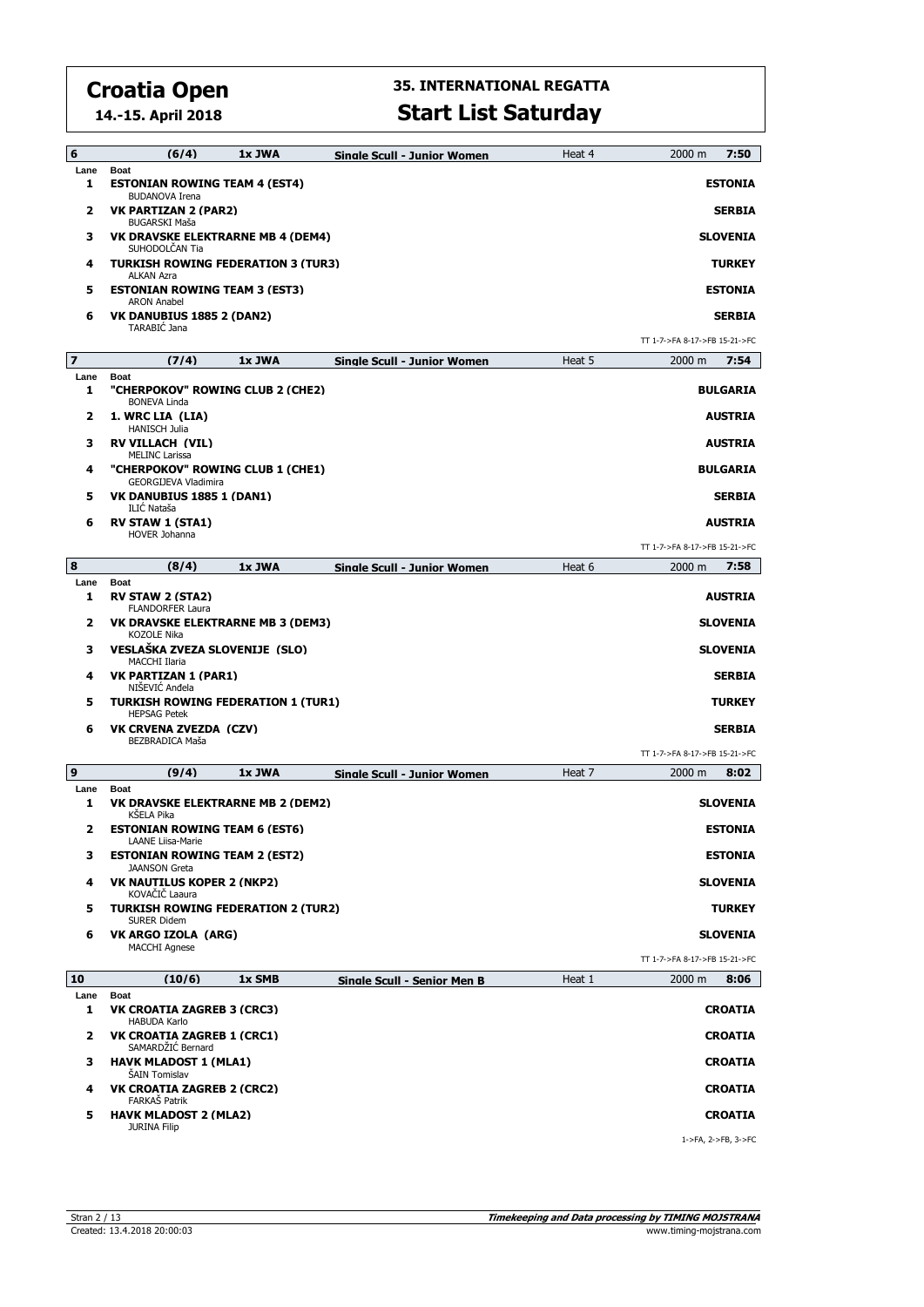**14.-15. April 2018**

| 11        | (11/6)                                                                 | 1x SMB | Sinale Scull - Senior Men B          | Heat 2 | 2000 m<br>8:10                        |
|-----------|------------------------------------------------------------------------|--------|--------------------------------------|--------|---------------------------------------|
| Lane<br>2 | <b>Boat</b><br>VK OŠJAK (OŠJ)<br>ŠEPAROVIĆ Antonio                     |        |                                      |        | <b>CROATIA</b>                        |
| з         | VK BLED 2 (BLE2)<br><b>HLADNIK Marko</b>                               |        |                                      |        | <b>SLOVENIA</b>                       |
| 4         | VK BLED 1 (BLE1)<br>ALJANČIČ Miha                                      |        |                                      |        | <b>SLOVENIA</b>                       |
| 5         | <b>ESTONIAN ROWING TEAM 3 (EST3)</b><br><b>LAIUS Marko</b>             |        |                                      |        | <b>ESTONIA</b><br>1->FA, 2->FB, 3->FC |
| 12        | (12/6)                                                                 | 1x SMB |                                      | Heat 3 | 2000 m<br>8:14                        |
| Lane      | <b>Boat</b>                                                            |        | Sinale Scull - Senior Men B          |        |                                       |
| 2         | VK LJUBLJANICA (LJU)<br>PFEIFER Filip                                  |        |                                      |        | <b>SLOVENIA</b>                       |
| з         | VK TREŠNJEVKA (TRE)<br><b>GIROTTO Mihael</b>                           |        |                                      |        | <b>CROATIA</b>                        |
| 4         | <b>ESTONIAN ROWING TEAM 1 (EST1)</b><br><b>KIVILO Martin</b>           |        |                                      |        | <b>ESTONIA</b>                        |
| 5         | 1. WRC LIA 2 (LIA2)<br><b>NEPPL Benedikt</b>                           |        |                                      |        | <b>AUSTRIA</b>                        |
| 13        | (13/6)                                                                 | 1x SMB | Single Scull - Senior Men B          | Heat 4 | 1->FA, 2->FB, 3->FC<br>8:18<br>2000 m |
| Lane      | <b>Boat</b>                                                            |        |                                      |        |                                       |
| 2         | <b>HAVK MLADOST 4 (MLA4)</b><br>VRDOILJAK Hrvoje                       |        |                                      |        | <b>CROATIA</b>                        |
| з         | <b>WAGINGER RUDERVEREIN (WAG)</b><br><b>REIM Lukas</b>                 |        |                                      |        | <b>GERMANY</b>                        |
| 4         | VESLAČKI SAVEZ SRBIJE (SRB)<br>SLAVNIĆ Dušan                           |        |                                      |        | <b>SERBIA</b>                         |
| 5         | <b>RV STAW (STA)</b><br><b>WIESINGER Leopold</b>                       |        |                                      |        | <b>AUSTRIA</b>                        |
|           |                                                                        |        |                                      |        | 1->FA, 2->FB, 3->FC                   |
| 14        | (14/6)                                                                 | 1x SMB | Single Scull - Senior Men B          | Heat 5 | 2000 m<br>8:22                        |
| Lane<br>2 | <b>Boat</b><br>WSV OTTENSHEIM 1 (OTT1)<br>RACHBAUER Max                |        |                                      |        | <b>AUSTRIA</b>                        |
| з         | VK ARGO IZOLA (ARG)<br>DONAVAL Nejc                                    |        |                                      |        | <b>SLOVENIA</b>                       |
| 4         | VK "NEPTUN" DUBROVNIK 1 (NEP1)<br><b>CRNJAK Toni</b>                   |        |                                      |        | <b>CROATIA</b>                        |
| 5         | VK GRAFIČAR (GRA)                                                      |        |                                      |        | <b>SERBIA</b>                         |
|           | PIVAČ Vukašin                                                          |        |                                      |        | 1->FA, 2->FB, 3->FC                   |
| 15        | (15/6)                                                                 | 1x SMB | Single Scull - Senior Men B          | Heat 6 | 8:26<br>2000 m                        |
| Lane<br>2 | <b>Boat</b><br><b>WSV OTTENSHEIM 2 (OTT2)</b><br><b>NEUBAUER David</b> |        |                                      |        | <b>AUSTRIA</b>                        |
| з         | <b>ESTONIAN ROWING TEAM 2 (EST2)</b><br>POOLAK Johann                  |        |                                      |        | <b>ESTONIA</b>                        |
| 4         | <b>HAVK MLADOST 3 (MLA3)</b><br><b>KONJIK Mislav</b>                   |        |                                      |        | <b>CROATIA</b>                        |
| 5         | <b>VK KORANA (KOR)</b>                                                 |        |                                      |        | <b>CROATIA</b>                        |
|           | <b>GRGURIĆ Josip</b>                                                   |        |                                      |        | 1->FA, 2->FB, 3->FC                   |
| 16        | (16/7)                                                                 | 2x JMB | <b>Double Sculls - Young Juniors</b> | Heat 1 | 8:30<br>2000 m                        |
| Lane<br>1 | <b>Boat</b><br>RAMA (RAM)<br>NOVAKOVIĆ Ante                            |        | BILIĆ Jakov                          |        | <b>BOSNA AND HERZEGOVINA</b>          |
| 2         | <b>VK CROATIA ZAGREB 1 (CRC1)</b><br><b>CULINA Stipe</b>               |        | LUŠIĆ Borna                          |        | <b>CROATIA</b>                        |
| з         | VK LJUBLJANICA 1 (LJU1)<br>JOKIČ David                                 |        | ARIH KRANJEC Jordan                  |        | <b>SLOVENIA</b>                       |
| 4         | 1. WRC LIA (LIA)                                                       |        |                                      |        | <b>AUSTRIA</b>                        |
| 5         | ROBIBARO Noah<br><b>HVK GUSAR SPLIT (GUS)</b>                          |        | SVETINA Benjamin                     |        | <b>CROATIA</b>                        |
|           | SIRIĆ Teo                                                              |        | JUKIĆ Roko                           |        | 1->FA, 2->FB, 3->FC                   |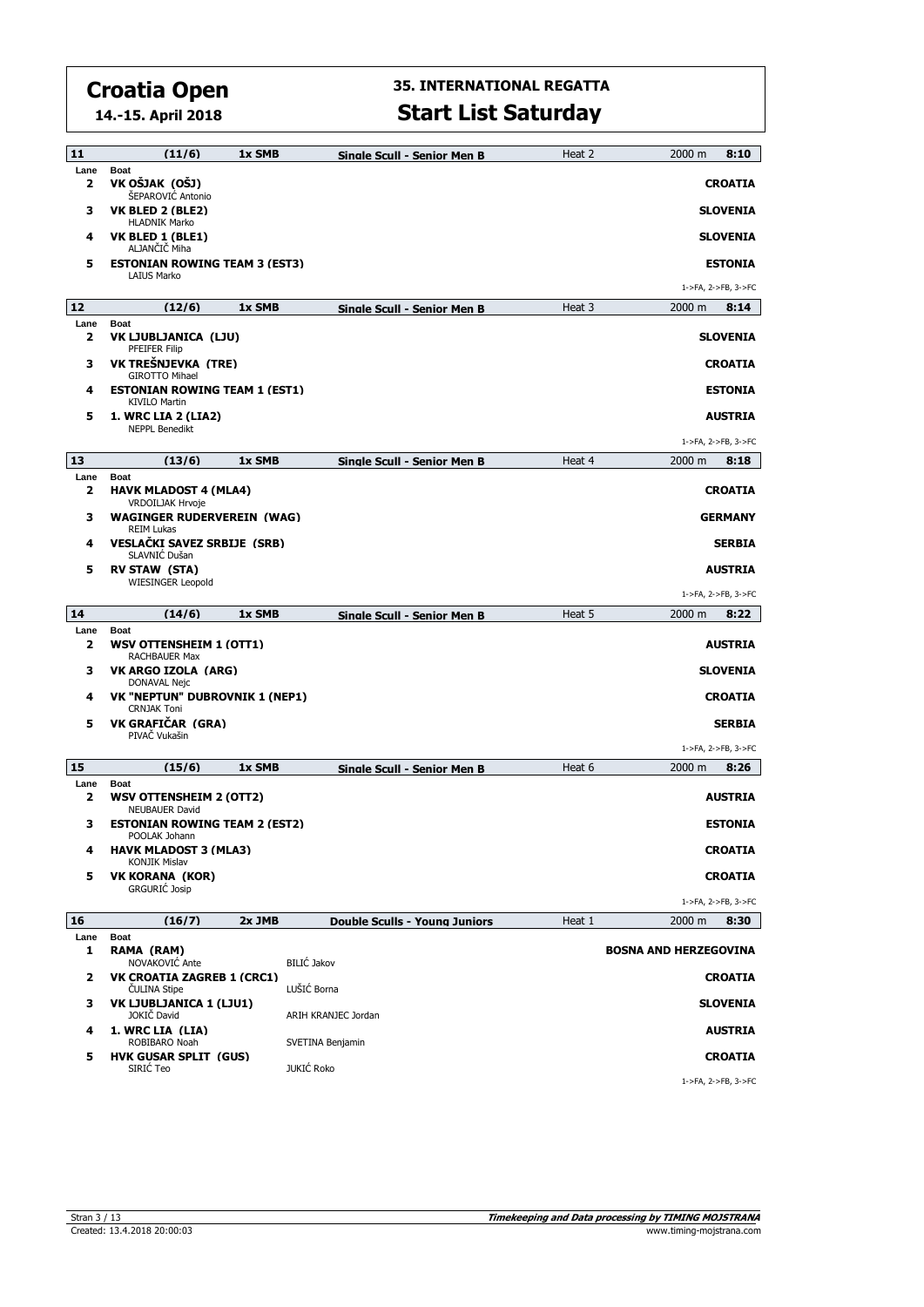**14.-15. April 2018**

| 17                              | (17/7)                                                    | $2x$ JMB | <b>Double Sculls - Young Juniors</b> | Heat 2 | 2000 m      | 8:34                |
|---------------------------------|-----------------------------------------------------------|----------|--------------------------------------|--------|-------------|---------------------|
| Lane<br>$\overline{\mathbf{z}}$ | <b>Boat</b><br><b>HAVK MLADOST 1 (MLA1)</b>               |          |                                      |        |             | <b>CROATIA</b>      |
|                                 | <b>JUKIĆ Nino</b>                                         |          | AUGOSTINOV Ivan                      |        |             |                     |
| з                               | <b>VK MEDULIN (MED)</b><br>LAZARIĆ Antonio                |          | <b>GRGOROVIC Ivan</b>                |        |             | <b>CROATIA</b>      |
| 4                               | <b>VK JARUN (JAR)</b><br><b>SPOLJAR Domagoj</b>           |          | BOŽIĆ JOKIĆ Josip                    |        |             | <b>CROATIA</b>      |
| 5                               | <b>VK DRAVSKE ELEKTRARNE MB (DEM)</b>                     |          |                                      |        |             | <b>SLOVENIA</b>     |
|                                 | <b>KRAMBERGER Miha</b>                                    |          | MARINIČ Oskar                        |        |             | 1->FA, 2->FB, 3->FC |
| 18                              | (18/7)                                                    | 2x JMB   | <b>Double Sculls - Young Juniors</b> | Heat 3 | $2000 \; m$ | 8:38                |
| Lane<br>2                       | <b>Boat</b><br><b>ESTONIAN ROWING TEAM 1 (EST1)</b>       |          |                                      |        |             | <b>ESTONIA</b>      |
|                                 | <b>MUISTE Leo</b>                                         |          | <b>RAINER Oras</b>                   |        |             |                     |
| з                               | VK LJUBLJANICA 2 (LJU2)<br>REPOVŠ Mark                    |          | ALBREHT Matija                       |        |             | <b>SLOVENIA</b>     |
| 4                               | <b>RV VOLKERMARKT (VOL)</b><br><b>MLINAR Johannes</b>     |          | <b>GFERER Martin</b>                 |        |             | <b>AUSTRIA</b>      |
| 5                               | <b>VK PARTIZAN 2 (PAR2)</b>                               |          |                                      |        |             | <b>SERBIA</b>       |
|                                 | <b>BELIC</b> Dušan                                        |          | CVETKOVIĆ Dušan                      |        |             | 1->FA, 2->FB, 3->FC |
| 19                              | (19/7)                                                    | 2x JMB   | <b>Double Sculls - Young Juniors</b> | Heat 4 | $2000 \; m$ | 8:42                |
| Lane<br>2                       | <b>Boat</b><br>VK "NEPTUN" DUBROVNIK (NEP)                |          |                                      |        |             | <b>CROATIA</b>      |
|                                 | ŠTRMAN Antonio                                            |          | <b>MEDI Matija</b>                   |        |             |                     |
| з                               | VK TREŠNJEVKA 2 (TRE2)<br>PROTULIPAC Patrik               |          | JURČIĆ Luka                          |        |             | <b>CROATIA</b>      |
| 4                               | VK CROATIA ZAGREB 2 (CRC2)<br>SAVIĆ Bartol                |          | DŽAJA Dujam                          |        |             | <b>CROATIA</b>      |
| 5                               | <b>VK KORANA (KOR)</b>                                    |          |                                      |        |             | <b>CROATIA</b>      |
|                                 | <b>VRABAC Patrik</b>                                      |          | KONJEVODA Mario                      |        |             | 1->FA, 2->FB, 3->FC |
| 20                              | (20/7)                                                    | $2x$ JMB | <b>Double Sculls - Young Juniors</b> | Heat 5 | 2000 m      | 8:46                |
| Lane<br>2                       | <b>Boat</b><br><b>ESTONIAN ROWING TEAM 2 (EST2)</b>       |          |                                      |        |             | <b>ESTONIA</b>      |
| з                               | <b>KLEIN Sander</b><br>VK CRVENA ZVEZDA 1 (CZV1)          |          | TIMMUSK Uku Siim                     |        |             | <b>SERBIA</b>       |
|                                 | <b>GRBIC Aleksandar</b>                                   |          | ŠAVRLJUGA Petar                      |        |             |                     |
| 4                               | <b>FRIULI VENEZIA GIULIA 2 (FVG2)</b><br>RUGGIERO Walter  |          | <b>FLEGO Francesco</b>               |        |             | <b>ITALY</b>        |
| 5                               | VK PARTIZAN 1 (PAR1)<br>PAVLOVIĆ Miloš                    |          | SAMARDŽIJA Ranko                     |        |             | <b>SERBIA</b>       |
|                                 |                                                           |          |                                      |        |             | 1->FA, 2->FB, 3->FC |
| 21                              | (21/7)                                                    | 2x JMB   | <b>Double Sculls - Young Juniors</b> | Heat 6 | 2000 m      | 8:50                |
| Lane<br>2                       | <b>Boat</b><br><b>FRIULI VENEZIA GIULIA 1 (FVG1)</b>      |          |                                      |        |             | <b>ITALY</b>        |
| з                               | SERAFINO Andrea<br>VK CRVENA ZVEZDA 2 (CZV2)              |          | <b>VERRONE Andrea</b>                |        |             | <b>SERBIA</b>       |
|                                 | LJUNA Jovan                                               |          | STEVANIĆ Nikola                      |        |             |                     |
| 4                               | VK CRVENA ZVEZDA - VK GRAFICAR (CZV-GRA)<br>IBROCIC Milan |          | <b>GRUBER Đorđe</b>                  |        |             | <b>SERBIA</b>       |
| 5                               | VK BLED (BLE)<br>VUJKOVIĆ Timotej                         |          | POGAČNIK Samo                        |        |             | <b>SLOVENIA</b>     |
|                                 |                                                           |          |                                      |        |             | 1->FA, 2->FB, 3->FC |
| 22<br>Lane                      | (22/8)<br><b>Boat</b>                                     | 1x SWA   | Single Scull - Senior Women          | Heat 1 | 2000 m      | 8:54                |
| 1                               | <b>RV VOLKERMARKT 2 (VOL2)</b>                            |          |                                      |        |             | <b>AUSTRIA</b>      |
| 2                               | LOBNIG Katharina<br><b>ALBATROS KLAGENFURT (ALB)</b>      |          |                                      |        |             | <b>AUSTRIA</b>      |
| з                               | MANOUTSCHEHRI Anja<br><b>RV VOLKERMARKT 1 (VOL1)</b>      |          |                                      |        |             | <b>AUSTRIA</b>      |
|                                 | LOBNIG Magdalena                                          |          |                                      |        |             |                     |
| 4                               | <b>RV VILLACH (VIL)</b><br><b>BERGER Anna</b>             |          |                                      |        |             | <b>AUSTRIA</b>      |
| 5                               | <b>HAVK MLADOST (MLA)</b><br>PLEJIC Valentina             |          |                                      |        |             | <b>CROATIA</b>      |
|                                 |                                                           |          |                                      |        |             | 13->FA, 45->FB      |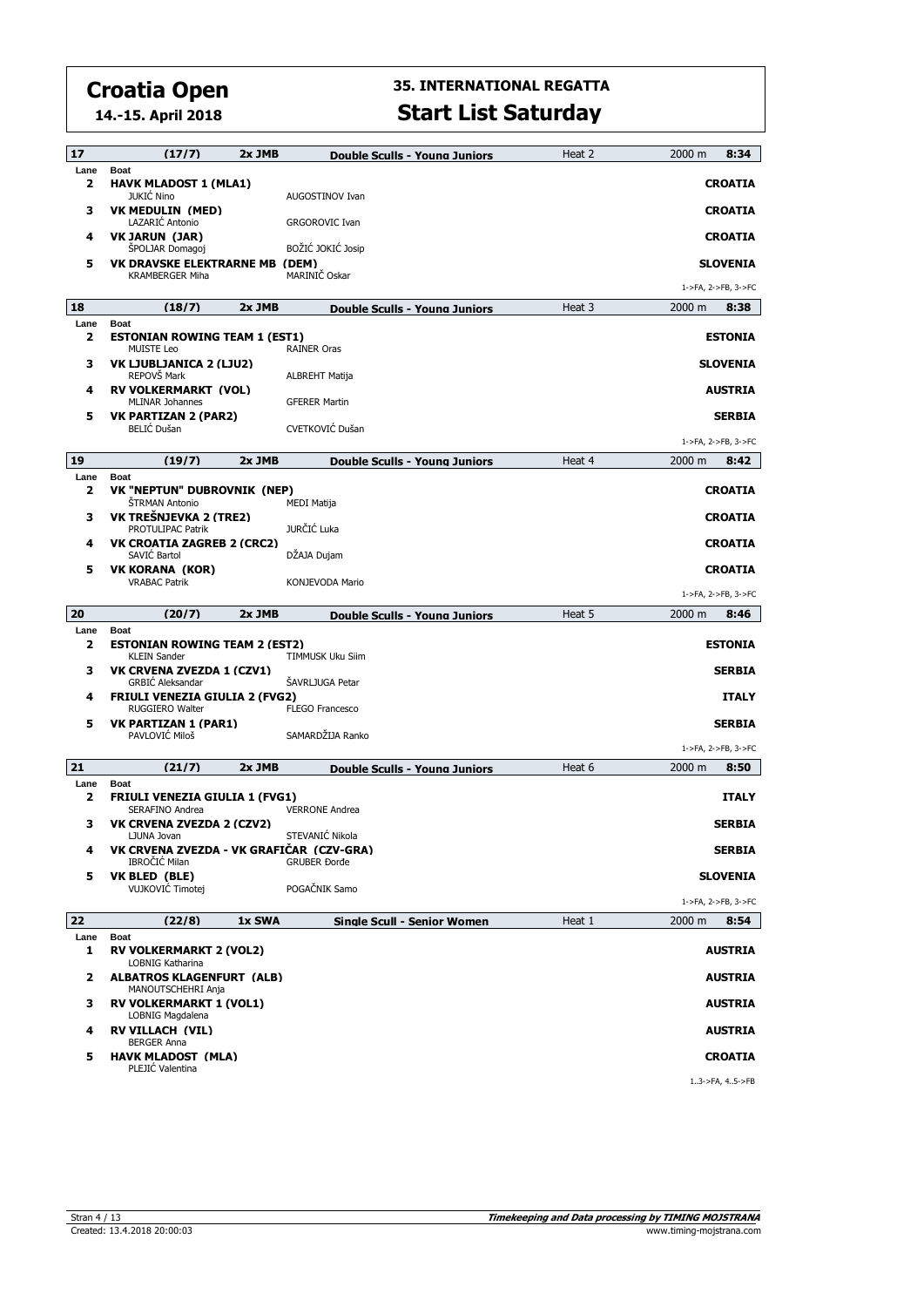**14.-15. April 2018**

| 23        | (23/8)                                                                                     | 1x SWA    | Sinale Scull - Senior Women | Heat 2 | 8:58<br>2000 m                   |
|-----------|--------------------------------------------------------------------------------------------|-----------|-----------------------------|--------|----------------------------------|
| Lane<br>2 | <b>Boat</b><br><b>RV ISTER LINZ (ISL)</b><br><b>PUHRINGER Birgit</b>                       |           |                             |        | <b>AUSTRIA</b>                   |
| з         | VK TREŠNJEVKA (TRE)<br>MILOŠEVIĆ Marcela                                                   |           |                             |        | <b>CROATIA</b>                   |
| 4         | SOCIETA GINNASTICA TRIESTINA 2 (SGT2)<br><b>COZZARINI Annalisa</b>                         |           |                             |        | <b>ITALY</b>                     |
| 5         | SOCIETA GINNASTICA TRIESTINA 1 (SGT1)<br><b>DENICH Eleonora</b>                            |           |                             |        | <b>ITALY</b><br>13->FA, 45->FB   |
| 24        | (24/9)                                                                                     | $2 - JMA$ | Pair - Junior Men           | Heat 1 | 9:02<br>2000 m                   |
| Lane<br>1 | <b>Boat</b>                                                                                |           |                             |        |                                  |
| 2         | RV GMUDEN - WSV OTTENSHEIM (GMU-OTT)<br>ORTNER Jonathan<br><b>HVK GUSAR SPLIT 2 (GUS2)</b> |           | <b>HANNER Florian</b>       |        | <b>AUSTRIA</b><br><b>CROATIA</b> |
|           | <b>BARTULOVIĆ Dominik</b>                                                                  |           | FABJANAC Fabjan             |        |                                  |
| з         | VK BLED 1 (BLE1)<br>STARIČ Martin                                                          |           | <b>BRAJNIK Žiga</b>         |        | <b>SLOVENIA</b>                  |
| 4         | <b>VK IKTUS (IKT)</b><br>LONČARIĆ Patrik                                                   |           | LONČARIĆ Anton              |        | <b>CROATIA</b>                   |
| 5         | <b>VK PARTIZAN (PAR)</b><br>LONČAR Nikola                                                  |           | <b>ĐURANOVIĆ Marko</b>      |        | <b>SERBIA</b>                    |
| 6         | <b>VK ZAGREB (ZAG)</b><br><b>VRDOLJAK Eugen</b>                                            |           | <b>KERAN Luka</b>           |        | <b>CROATIA</b>                   |
|           |                                                                                            |           |                             |        | 12->FA, 34->FB, 56->FC           |
| 25        | (25/9)                                                                                     | 2- JMA    | <b>Pair - Junior Men</b>    | Heat 2 | 9:06<br>2000 m                   |
| Lane<br>1 | <b>Boat</b><br>VK JADRAN ZADAR 2 (JZD2)<br><b>BEZINOVIĆ Tonči</b>                          |           | <b>VUJEVIĆ Stipe</b>        |        | <b>CROATIA</b>                   |
| 2         | SOCIETA GINNASTICA TRIESTINA (SGT)<br>FERRONATO Tommaso                                    |           | MARCOTTO Stefano            |        | <b>ITALY</b>                     |
| з         | VK GALEB (GLB)<br>PRODANOVIC Marko                                                         |           | STANKOVIĆ Todor             |        | <b>SERBIA</b>                    |
| 4         | VK JADRAN RIJEKA - VK ISTRA (JRI-IST)<br>STOJŠIĆ Mateo                                     |           | MARKOLINČIĆ Luka            |        | <b>CROATIA</b>                   |
| 5         | VK CRVENA ZVEZDA (CZV)<br>SAVIC Slavko                                                     |           | DIMITRIJEVIĆ Boris          |        | <b>SERBIA</b>                    |
| 6         | VK BLED 2 (BLE2)<br><b>KRAVČUK Semen</b>                                                   |           | <b>TRATNIK Aleksej</b>      |        | <b>SLOVENIA</b>                  |
|           |                                                                                            |           |                             |        | 12->FA, 34->FB, 56->FC           |
| 26        | (26/9)                                                                                     | 2- JMA    | Pair - Junior Men           | Heat 3 | 9:10<br>2000 m                   |
| Lane<br>1 | <b>Boat</b><br>RV STAW - DONAU RC (STA-DON)<br><b>HORNACEK Maximilian</b>                  |           | <b>ANIMASHAUN Martin</b>    |        | <b>AUSTRIA</b>                   |
| 2         | <b>TURKISH ROWING FEDERATION 1 (TUR1)</b><br><b>ERTURK Baris</b>                           |           | OGUZ Emre Kubilay           |        | <b>TURKEY</b>                    |
| з         | VK TREŠNJEVKA - VK ISTRA (TRE-IST)<br><b>BIJELIC Jakov</b>                                 |           | <b>IPSA Fabio</b>           |        | <b>CROATIA</b>                   |
| 4         | <b>HVK GUSAR SPLIT 1 (GUS1)</b><br>MAJIC Bruno                                             |           | <b>GRUBIŠA Antonio</b>      |        | <b>CROATIA</b>                   |
| 5         | VK KRKA (KRK)<br><b>KLARIN Lovre</b>                                                       |           | PAPAK Kristijan             |        | <b>CROATIA</b>                   |
|           |                                                                                            |           |                             |        | 12->FA, 34->FB, 56->FC           |
| 27        | (27/10)                                                                                    | 1x JMA    | Single Scull - Junior Men   | Heat 1 | 9:14<br>$2000 \; \text{m}$       |
| Lane<br>1 | Boat<br>VK DUPIN (DUP)<br><b>GABRE Frane</b>                                               |           |                             |        | <b>CROATIA</b>                   |
| 2         | VK KRKA 1 (KRK1)<br>PERISIC Nino                                                           |           |                             |        | <b>CROATIA</b>                   |
| з         | <b>HVK MORNAR SPLIT 2 (MOR2)</b><br>MUHMUTOVIC Goran                                       |           |                             |        | <b>CROATIA</b>                   |
| 4         | VK TREŠNJEVKA 1 (TRE1)<br>ŠARIĆ Ivan                                                       |           |                             |        | <b>CROATIA</b>                   |
| 5         | <b>HVK MORNAR SPLIT 1 (MOR1)</b><br>PERKOVIC Marin                                         |           |                             |        | <b>CROATIA</b>                   |
| 6         | <b>HVK GUSAR SPLIT (GUS)</b><br><b>BORKOVIC Karlo</b>                                      |           |                             |        | <b>CROATIA</b>                   |
| 7         | VK "NEPTUN" DUBROVNIK 1 (NEP1)                                                             |           |                             |        | <b>CROATIA</b>                   |
|           | <b>KUKULJICA Pero</b>                                                                      |           |                             |        | TT 1-7->FA, 8-14->FB, 15-21->FC  |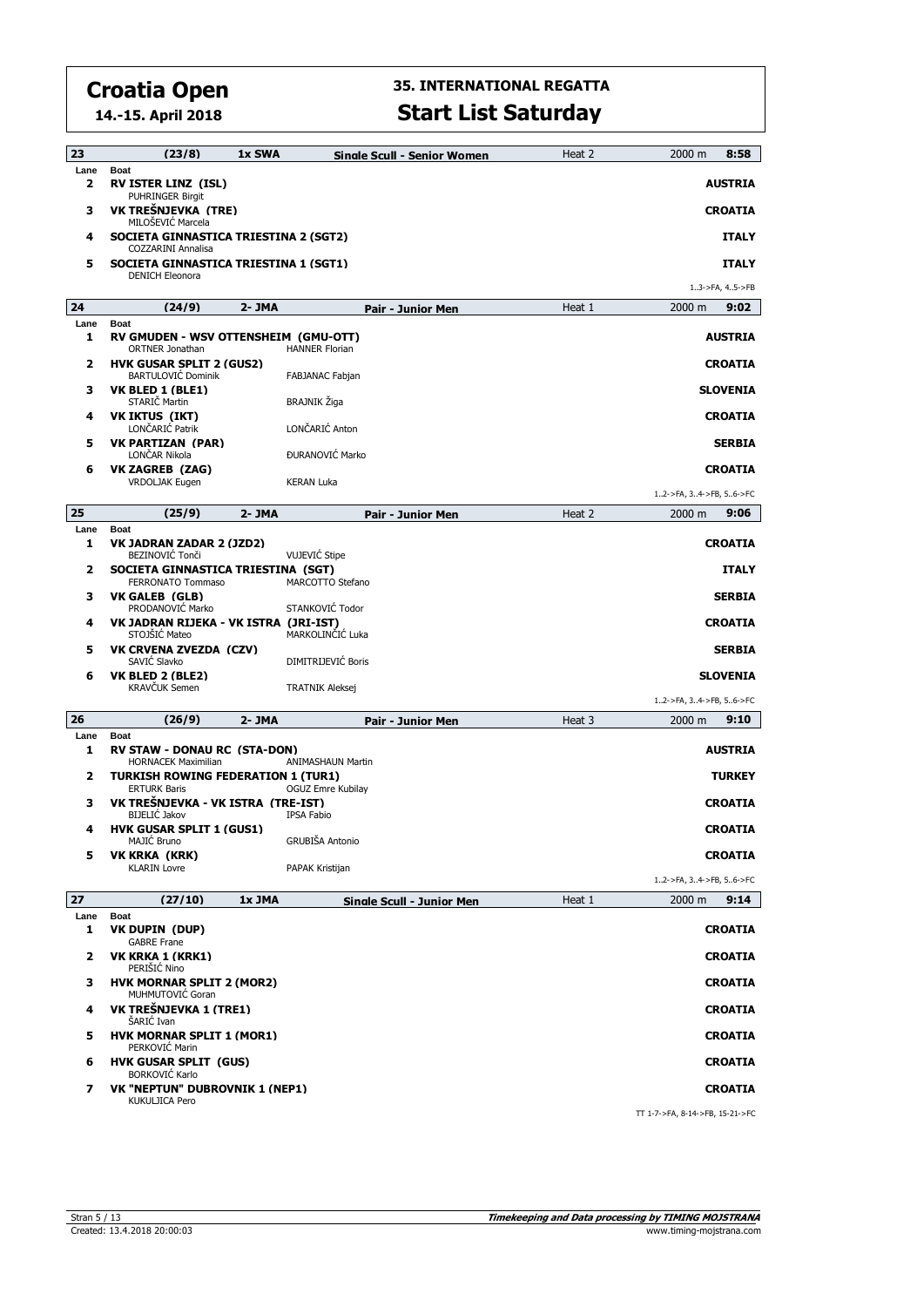**14.-15. April 2018**

| 28                       | (28/10)                                                                  | 1x JMA | Sinale Scull - Junior Men        | Heat 2 | 2000 m<br>9:18                                    |
|--------------------------|--------------------------------------------------------------------------|--------|----------------------------------|--------|---------------------------------------------------|
| Lane<br>1                | <b>Boat</b><br>VK JADRAN RIJEKA 2 (JRI2)<br>AMIŽIĆ Gianni                |        |                                  |        | <b>CROATIA</b>                                    |
| 2                        | <b>VK JARUN (JAR)</b><br><b>ĐOMLIJA Mislav</b>                           |        |                                  |        | <b>CROATIA</b>                                    |
| з                        | VK KRKA 2 (KRK2)<br>RADOVČIĆ Jerko                                       |        |                                  |        | <b>CROATIA</b>                                    |
| 4                        | VK TREŠNJEVKA 2 (TRE2)<br><b>PUJAS Viktor</b>                            |        |                                  |        | <b>CROATIA</b>                                    |
| 5                        | VK IKTUS (IKT)<br><b>STEINER Vedran</b>                                  |        |                                  |        | <b>CROATIA</b>                                    |
| 6                        | <b>HAVK MLADOST (MLA)</b><br>ROMANIĆ Karlo                               |        |                                  |        | <b>CROATIA</b>                                    |
| 7                        | VK JADRAN RIJEKA 1 (JRI1)<br><b>OMEROVIĆ Dominik</b>                     |        |                                  |        | <b>CROATIA</b>                                    |
|                          |                                                                          |        |                                  |        | TT 1-7->FA, 8-14->FB, 15-21->FC                   |
| 29                       | (29/10)                                                                  | 1x JMA | <b>Single Scull - Junior Men</b> | Heat 3 | 2000 m<br>9:22                                    |
| Lane<br>1                | <b>Boat</b><br>VK CROATIA ZAGREB 2 (CRC2)<br>ČANIĆ Ante                  |        |                                  |        | <b>CROATIA</b>                                    |
| 2                        | VK KRKA 3 (KRK3)<br><b>BORNA BUMBAK Denis</b>                            |        |                                  |        | <b>CROATIA</b>                                    |
| з                        | VK OŠJAK 1 (OŠJ1)<br>PADOVAN Stipe                                       |        |                                  |        | <b>CROATIA</b>                                    |
| 4                        | VK "NEPTUN" DUBROVNIK 2 (NEP2)<br><b>ĐIVANOVIĆ Vlaho</b>                 |        |                                  |        | <b>CROATIA</b>                                    |
| 5                        | <b>VK MEDULIN (MED)</b><br>GRUBEŠA Luka                                  |        |                                  |        | <b>CROATIA</b>                                    |
| 6                        | VK TREŠNJEVKA 3 (TRE3)<br>ZORIČIĆ Vinko                                  |        |                                  |        | <b>CROATIA</b>                                    |
| 7                        | <b>VK KORANA (KOR)</b><br>STOJAKOVIĆ Vedran                              |        |                                  |        | <b>CROATIA</b>                                    |
|                          |                                                                          |        |                                  |        | TT 1-7->FA, 8-14->FB, 15-21->FC                   |
|                          |                                                                          |        |                                  |        |                                                   |
| 30                       | (30/10)                                                                  | 1x JMA | <b>Sinale Scull - Junior Men</b> | Heat 4 | 9:26<br>2000 m                                    |
| Lane<br>1                | <b>Boat</b><br><b>RV VOLKERMARKT 1 (VOL1)</b>                            |        |                                  |        | <b>AUSTRIA</b>                                    |
| 2                        | KOBOLTSCHNIG Benedikt<br>VK OŠJAK 2 (OŠJ2)<br><b>BURMAS Antonio</b>      |        |                                  |        | <b>CROATIA</b>                                    |
| з                        | VK ZAGREB 1 (ZAG1)<br><b>BARUN Benedikt Petar</b>                        |        |                                  |        | <b>CROATIA</b>                                    |
| 4                        | VK ZAGREB 2 (ZAG2)<br>CEPETIC Marko                                      |        |                                  |        | <b>CROATIA</b>                                    |
| 5                        | VK ISTRA (IST)<br>IVANUŠEC Luka                                          |        |                                  |        | <b>CROATIA</b>                                    |
| 6                        | 1. WRC LIA 2 (LIA2)<br><b>FINSTER Lukas</b>                              |        |                                  |        | <b>AUSTRIA</b>                                    |
| 7                        | <b>ESTONIAN ROWING TEAM 3 (EST3)</b><br><b>KALJUSTE Martin</b>           |        |                                  |        | <b>ESTONIA</b>                                    |
|                          |                                                                          |        |                                  |        | TT 1-7->FA, 8-14->FB, 15-21->FC                   |
| 31                       | (31/10)                                                                  | 1x JMA | Sinale Scull - Junior Men        | Heat 5 | 9:30<br>2000 m                                    |
| Lane<br>1                | <b>Boat</b><br><b>ESTONIAN ROWING TEAM 1 (EST1)</b><br>LINDSALU Kristjan |        |                                  |        | <b>ESTONIA</b>                                    |
| $\mathbf{z}$             | <b>VK PARTIZAN (PAR)</b><br>LIJESKOVIĆ Pavle                             |        |                                  |        | <b>SERBIA</b>                                     |
| 3                        | <b>VK DRAVSKE ELEKTRARNE MB 1 (DEM1)</b><br>ČAS Jaka                     |        |                                  |        | <b>SLOVENIA</b>                                   |
| 4                        | VK BLED 1 (BLE1)<br>ŽVEGELJ Isak                                         |        |                                  |        | <b>SLOVENIA</b>                                   |
| 5                        | <b>VK SMEDEREVO 1 (SME1)</b><br><b>TORBICA Marko</b>                     |        |                                  |        | <b>SERBIA</b>                                     |
| 6                        | 1. WRC LIA 1 (LIA1)<br><b>WEBERNDORFER Johannes</b>                      |        |                                  |        | <b>AUSTRIA</b>                                    |
| $\overline{\phantom{a}}$ | <b>WRC PIRAT (PRT)</b><br><b>PRANDL Lukas</b>                            |        |                                  |        | <b>AUSTRIA</b><br>TT 1-7->FA, 8-14->FB, 15-21->FC |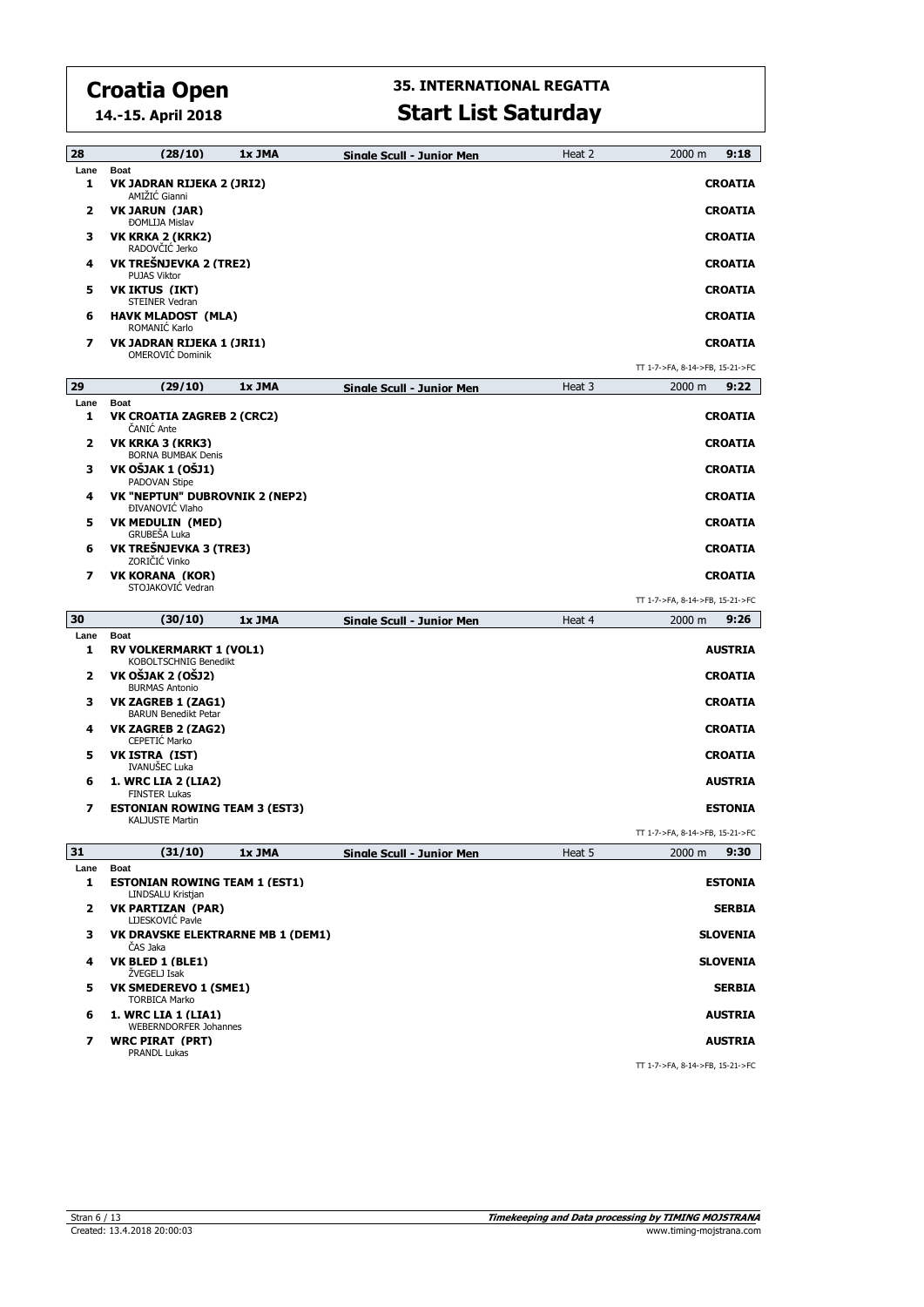**14.-15. April 2018**

### **35. INTERNATIONAL REGATTA Start List Saturday**

| 32           | (32/10)                                                               | 1x JMA | <b>Single Scull - Junior Men</b> | Heat 6 | 9:34<br>2000 m                  |
|--------------|-----------------------------------------------------------------------|--------|----------------------------------|--------|---------------------------------|
| Lane         | <b>Boat</b>                                                           |        |                                  |        |                                 |
| 1            | VK BLED 2 (BLE2)<br><b>KALTNEKAR Vid</b>                              |        |                                  |        | <b>SLOVENIA</b>                 |
| 2            | VK DRAVSKE ELEKTRARNE MB 2 (DEM2)<br>BASL Jaša                        |        |                                  |        | <b>SLOVENIA</b>                 |
| з            | VK GALEB (GLB)<br>SIMEUNOVIĆ Andrija                                  |        |                                  |        | <b>SERBIA</b>                   |
| 4            | VK SMEDEREVO 2 (SME2)<br>RISTIC Lazar                                 |        |                                  |        | <b>SERBIA</b>                   |
| 5            | <b>VK CROATIA ZAGREB 3 (CRC3)</b><br>STANIC Lovro                     |        |                                  |        | <b>CROATIA</b>                  |
| 6            | <b>RV VOLKERMARKT 4 (VOL4)</b><br><b>MIKLAU Patrik</b>                |        |                                  |        | <b>AUSTRIA</b>                  |
| 7            | <b>VK DRAVSKE ELEKTRARNE MB 4 (DEM4)</b><br><b>GRACE Jernej</b>       |        |                                  |        | <b>SLOVENIA</b>                 |
|              |                                                                       |        |                                  |        | TT 1-7->FA, 8-14->FB, 15-21->FC |
| 33           | (33/10)                                                               | 1x JMA | Sinale Scull - Junior Men        | Heat 7 | 2000 m<br>9:38                  |
| Lane         | <b>Boat</b>                                                           |        |                                  |        |                                 |
| 1            | VK DRAVSKE ELEKTRARNE MB 6 (DEM6)<br>POLSE Filip                      |        |                                  |        | <b>SLOVENIA</b>                 |
| 2            | <b>RV VOLKERMARKT 2 (VOL2)</b><br><b>KUP Jakob</b>                    |        |                                  |        | <b>AUSTRIA</b>                  |
| з            | <b>RV VOLKERMARKT 3 (VOL3)</b><br><b>KRASSNIG David</b>               |        |                                  |        | <b>AUSTRIA</b>                  |
| 4            | <b>RV STAW (STA)</b><br><b>SCHEIBLAUER Felix</b>                      |        |                                  |        | <b>AUSTRIA</b>                  |
| 5            | <b>ESTONIAN ROWING TEAM 5 (EST5)</b><br>RAUBA Arved                   |        |                                  |        | <b>ESTONIA</b>                  |
| 6            | VK BLED 3 (BLE3)<br><b>VOVK Luka</b>                                  |        |                                  |        | <b>SLOVENIA</b>                 |
| 7            | VK DANUBIUS 1885 1 (DAN1)<br>STEFANOVIĆ Dušan                         |        |                                  |        | <b>SERBIA</b>                   |
|              |                                                                       |        |                                  |        | TT 1-7->FA, 8-14->FB, 15-21->FC |
| 34           | (34/10)                                                               | 1x JMA | Sinale Scull - Junior Men        | Heat 8 | $2000 \; m$<br>9:42             |
| Lane<br>1    | <b>Boat</b><br><b>VK DRAVSKE ELEKTRARNE MB 5 (DEM5)</b><br>PUHEK Blaž |        |                                  |        | <b>SLOVENIA</b>                 |
| 2            | VK SMEDEREVO 3 (SME3)<br><b>JOVANOVIC Miroslav</b>                    |        |                                  |        | <b>SERBIA</b>                   |
| з            | <b>ESTONIAN ROWING TEAM 4 (EST4)</b><br>LIIVAMAGI Ermo                |        |                                  |        | <b>ESTONIA</b>                  |
| 4            | <b>ESTONIAN ROWING TEAM 2 (EST2)</b><br><b>GORLOV Nikita</b>          |        |                                  |        | <b>ESTONIA</b>                  |
| 5            | <b>RV WIKING LINZ (WIK)</b><br><b>WENDLER Florian</b>                 |        |                                  |        | <b>AUSTRIA</b>                  |
| 6            | VK DRAVSKE ELEKTRARNE MB 7 (DEM7)<br><b>KOREN Filip</b>               |        |                                  |        | <b>SLOVENIA</b>                 |
|              |                                                                       |        |                                  |        | TT 1-7->FA, 8-14->FB, 15-21->FC |
| 35           | (35/10)                                                               | 1x JMA | <b>Single Scull - Junior Men</b> | Heat 9 | 2000 m<br>9:46                  |
| Lane         | <b>Boat</b>                                                           |        |                                  |        |                                 |
| 1            | VK DANUBIUS 1885 2 (DAN2)<br>RATAJAC Rastko                           |        |                                  |        | <b>SERBIA</b>                   |
| $\mathbf{2}$ | <b>VK DRAVSKE ELEKTRARNE MB 3 (DEM3)</b><br>CAS Jure                  |        |                                  |        | <b>SLOVENIA</b>                 |
| 3            | VK LJUBLJANICA (LJU)<br>JERMAN Urban                                  |        |                                  |        | <b>SLOVENIA</b>                 |
| 4            | VK DANUBIUS 1885 4 (DAN4)<br>SARAMANDIC Stefan                        |        |                                  |        | <b>SERBIA</b>                   |
| 5            | VK DANUBIUS 1885 3 (DAN3)<br>KATIC Ivan                               |        |                                  |        | <b>SERBIA</b>                   |
| 6            | <b>RV ISTER LINZ (ISL)</b><br>LINDNER Oscar                           |        |                                  |        | <b>AUSTRIA</b>                  |
|              |                                                                       |        |                                  |        | TT 1-7-55A 8-14-55R 15-21-55C   |

TT 1-7->FA, 8-14->FB, 15-21->FC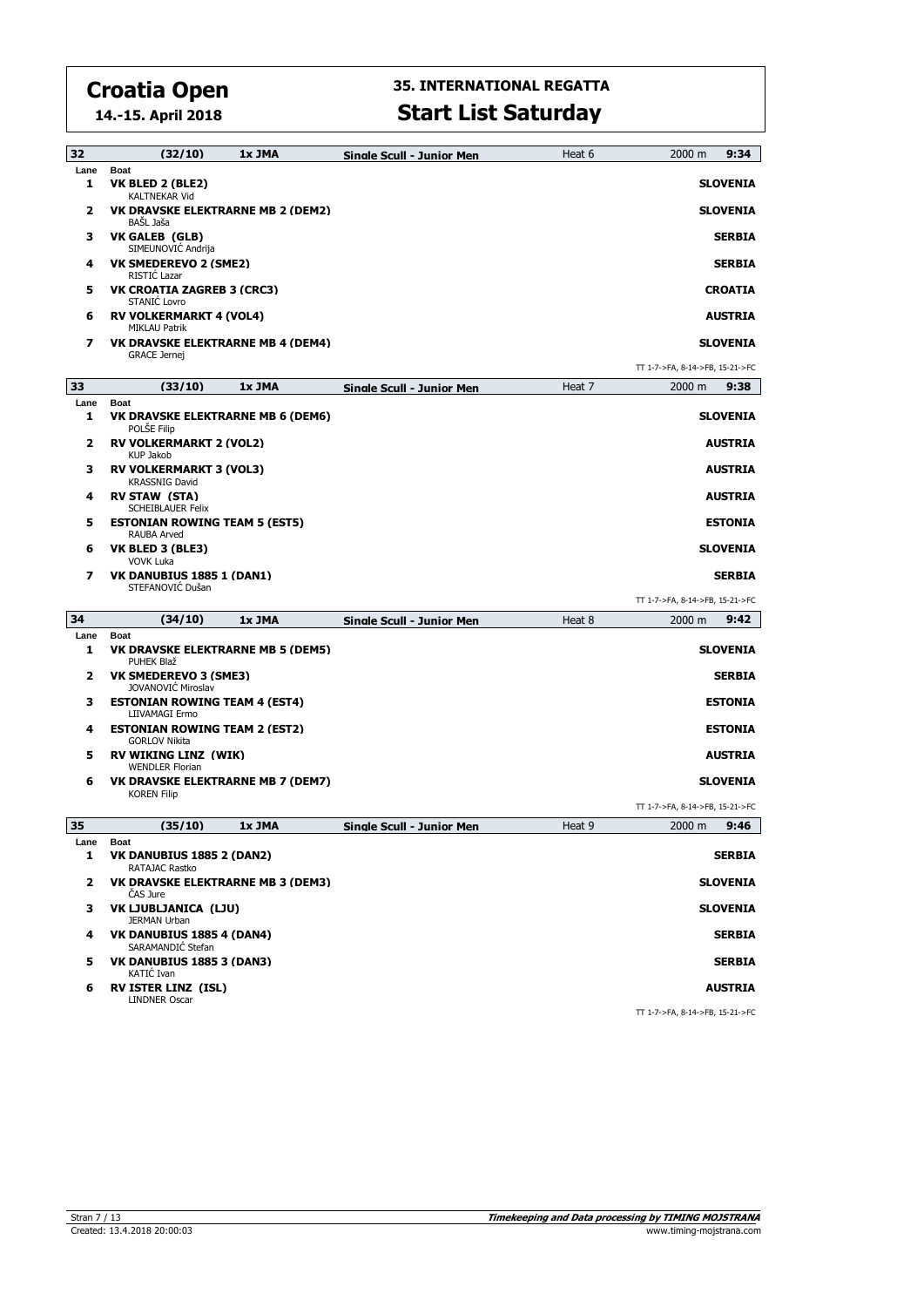**14.-15. April 2018**

| 36         | (36/14)                                                                            | 1x SMA | <b>Sinale Scull - Senior Men</b> | Heat 1 | 2000 m<br>9:50                           |  |
|------------|------------------------------------------------------------------------------------|--------|----------------------------------|--------|------------------------------------------|--|
| Lane<br>1  | <b>Boat</b><br><b>ESTONIAN ROWING TEAM 7 (EST7)</b><br><b>UDAM Juri-Mikk</b>       |        |                                  |        | <b>ESTONIA</b>                           |  |
| 2          | <b>ESTONIAN ROWING TEAM 6 (EST6)</b>                                               |        |                                  |        | <b>ESTONIA</b>                           |  |
| з          | <b>ANDERSON Sten-Erik</b><br><b>VK CROATIA ZAGREB (CRC)</b><br><b>MARTIN Damir</b> |        |                                  |        | <b>CROATIA</b>                           |  |
| 4          | <b>ESTONIAN ROWING TEAM 3 (EST3)</b><br><b>ENDREKSON Tonu</b>                      |        |                                  |        | <b>ESTONIA</b>                           |  |
| 5          | <b>TURKISH ROWING FEDERATION 1 (TUR1)</b><br><b>RAFAIL Fuad</b>                    |        |                                  |        | <b>TURKEY</b>                            |  |
| 6          | <b>ESTONIAN ROWING TEAM 8 (EST8)</b><br><b>KUZMIN Oskar</b>                        |        |                                  |        | <b>ESTONIA</b>                           |  |
|            |                                                                                    |        |                                  |        | 12->FA, 34->FB, 56->FC                   |  |
| 37         | (37/14)                                                                            | 1x SMA | Sinale Scull - Senior Men        | Heat 2 | 9:54<br>2000 m                           |  |
| Lane<br>1  | <b>Boat</b><br><b>ESTONIAN ROWING TEAM 5 (EST5)</b><br><b>JAMSA Andrei</b>         |        |                                  |        | <b>ESTONIA</b>                           |  |
| 2          | <b>ESTONIAN ROWING TEAM 4 (EST4)</b><br><b>KUSLAP Kaur</b>                         |        |                                  |        | <b>ESTONIA</b>                           |  |
| з          | <b>VESLAČKI SAVEZ SRBIJE (SRB)</b><br>MARJANOVIC Marko                             |        |                                  |        | <b>SERBIA</b>                            |  |
| 4          | <b>ESTONIAN ROWING TEAM 2 (EST2)</b><br>RAJA Allar                                 |        |                                  |        | <b>ESTONIA</b>                           |  |
| 5          | <b>VK ARUPINUM CC (ARU)</b><br>UDOVIČIĆ Nickol                                     |        |                                  |        | <b>CROATIA</b>                           |  |
| 6          | <b>TURKISH ROWING FEDERATION 2 (TUR2)</b><br><b>GURSOY Selahattin</b>              |        |                                  |        | <b>TURKEY</b>                            |  |
| 38         | (38/14)                                                                            | 1x SMA | <b>Single Scull - Senior Men</b> | Heat 3 | 12->FA, 34->FB, 56->FC<br>9:58<br>2000 m |  |
| Lane       | <b>Boat</b>                                                                        |        |                                  |        |                                          |  |
| 1          | VK IKTUS (IKT)<br><b>SAIN David</b>                                                |        |                                  |        | <b>CROATIA</b>                           |  |
| 2          | <b>HVK VUKOVAR (VUK)</b><br><b>BRANDT Mato</b>                                     |        |                                  |        | <b>CROATIA</b>                           |  |
| з          | <b>ESTONIAN ROWING TEAM 1 (EST1)</b><br>TAIMISOO Kaspar                            |        |                                  |        | <b>ESTONIA</b>                           |  |
| 4          | <b>VK SMEDEREVO (SME)</b><br>FILIPOVIC Aleksandar                                  |        |                                  |        | <b>SERBIA</b>                            |  |
| 5          | <b>HAVK MLADOST (MLA)</b><br>BERIČEVIĆ Luka                                        |        |                                  |        | <b>CROATIA</b>                           |  |
| 39         |                                                                                    |        |                                  |        | 12->FA, 34->FB, 56->FC                   |  |
| Lane       | (39/15)<br><b>Boat</b>                                                             | 1x SML | Sinale Scull - Liahtweiaht Men   | Heat 1 | 2000 m<br>10:02                          |  |
| 1          | VK KORANA 3 (KOR3)<br>RUDAR Juraj                                                  |        |                                  |        | <b>CROATIA</b>                           |  |
| 2          | <b>TURKISH ROWING FEDERATION 1 (TUR1)</b><br>SONMEZ Bayram                         |        |                                  |        | <b>TURKEY</b>                            |  |
| з          | <b>TURKISH ROWING FEDERATION 5 (TUR5)</b><br>KARTAL Mert Kaan                      |        |                                  |        | <b>TURKEY</b>                            |  |
| 4          | <b>HAVK MLADOST 2 (MLA2)</b><br>PAP Marko                                          |        |                                  |        | <b>CROATIA</b>                           |  |
| 5          | VK ARUPINUM CC (ARU)<br>UDOVIČIĆ Nickol                                            |        |                                  |        | <b>CROATIA</b>                           |  |
| 6          | <b>ESTONIAN ROWING TEAM 3 (EST3)</b><br>RANDMAE Kermo                              |        |                                  |        | <b>ESTONIA</b>                           |  |
|            |                                                                                    |        |                                  |        | 1->FA, 2->FB, 3->FC)                     |  |
| 40<br>Lane | (40/15)<br><b>Boat</b>                                                             | 1x SML | Single Scull - Lightweight Men   | Heat 2 | 10:06<br>$2000 \; \text{m}$              |  |
| 1          | <b>ESTONIAN ROWING TEAM 4 (EST4)</b><br>RUUSALEPP Karl August                      |        |                                  |        | <b>ESTONIA</b>                           |  |
| 2          | <b>ESTONIAN ROWING TEAM 1 (EST1)</b><br>KUSHTEYN Mikhail                           |        |                                  |        | <b>ESTONIA</b>                           |  |
| з          | <b>TURKISH ROWING FEDERATION 4 (TUR4)</b><br><b>UNSAL Fatih</b>                    |        |                                  |        | <b>TURKEY</b>                            |  |
| 4          | <b>WRC PIRAT 3 (PRT3)</b><br><b>HOMSTEIN Lukas</b>                                 |        |                                  |        | <b>AUSTRIA</b>                           |  |
| 5          | <b>RV WIKING LINZ 2 (WIK2)</b><br><b>HOFMAYR Johannes</b>                          |        |                                  |        | <b>AUSTRIA</b>                           |  |
| 6          | VK KORANA 1 (KOR1)<br><b>SUTALO Dominik</b>                                        |        |                                  |        | <b>CROATIA</b>                           |  |
|            |                                                                                    |        |                                  |        | 1->FA, 2->FB, 3->FC                      |  |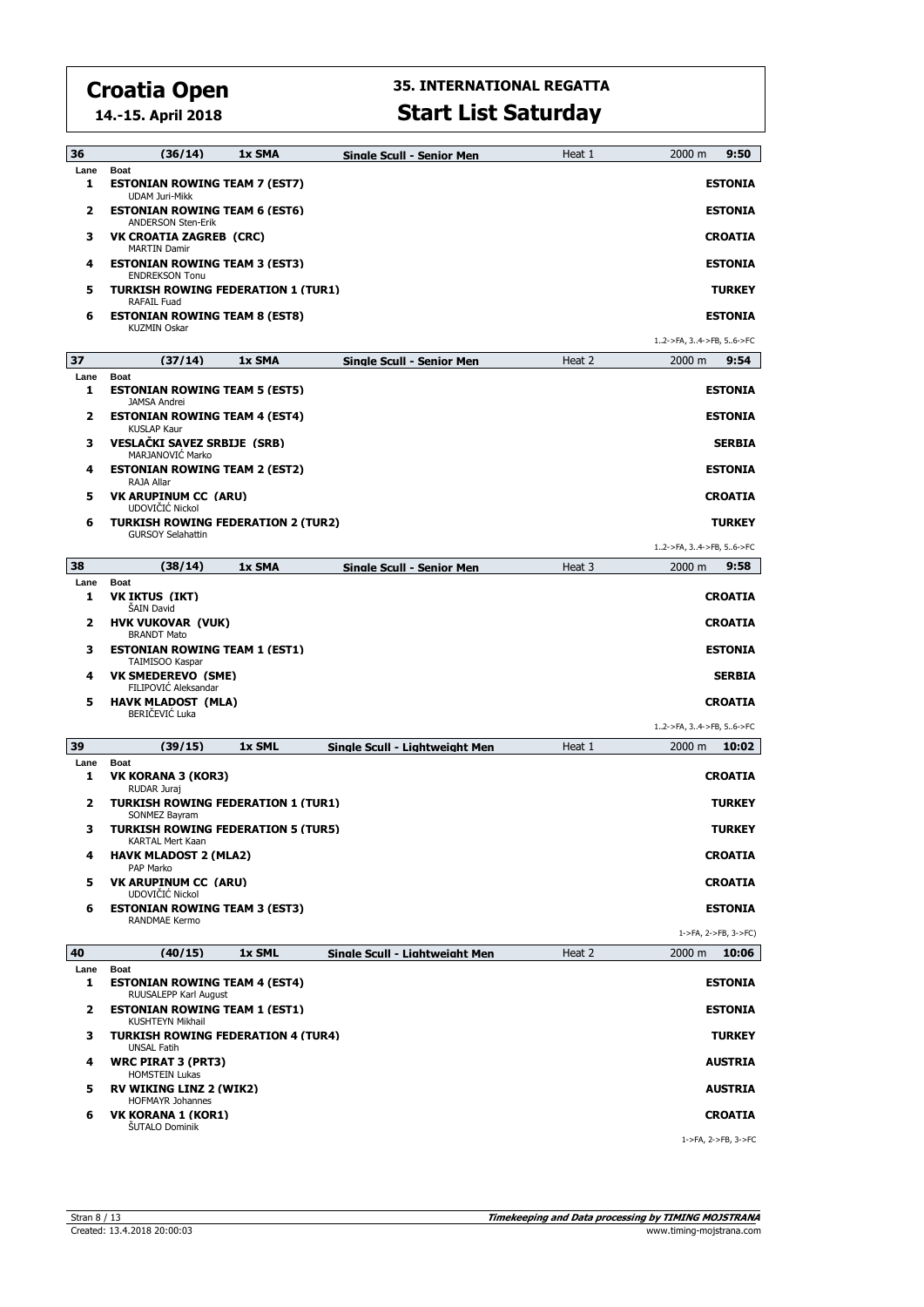**14.-15. April 2018**

| 41           | (41/15)                                                                             | 1x SML | Sinale Scull - Liahtweiaht Men                   | Heat 3 | 2000 m<br>10:10             |
|--------------|-------------------------------------------------------------------------------------|--------|--------------------------------------------------|--------|-----------------------------|
| Lane<br>1    | <b>Boat</b><br><b>MOVE SALZBURG (MOV)</b><br><b>SALLER Michael</b>                  |        |                                                  |        | <b>AUSTRIA</b>              |
| 2            | <b>ESTONIAN ROWING TEAM 2 (EST2)</b>                                                |        |                                                  |        | <b>ESTONIA</b>              |
| з            | <b>NOPS Andreas</b><br><b>TURKISH ROWING FEDERATION 3 (TUR3)</b>                    |        |                                                  |        | <b>TURKEY</b>               |
| 4            | <b>GUNES Naim Talha</b><br><b>ESTONIAN ROWING TEAM 6 (EST6)</b><br>LIPINSOV Aleksei |        |                                                  |        | <b>ESTONIA</b>              |
| 5            | <b>WRC PIRAT 2 (PRT2)</b><br><b>KREITMEIER Lukas</b>                                |        |                                                  |        | AUSTRIA                     |
| 6            | VESLAŠKA ZVEZA SLOVENIJE 3 (SLO3)<br><b>BOLHA Marko</b>                             |        |                                                  |        | <b>SLOVENIA</b>             |
|              |                                                                                     |        |                                                  |        | 1->FA, 2->FB, 3->FC         |
| 42           | (42/15)                                                                             | 1x SML | Sinale Scull - Liahtweiaht Men                   | Heat 4 | $2000 \; \text{m}$<br>10:14 |
| Lane<br>1    | <b>Boat</b><br>VANCO Richard                                                        |        | HELLA SLOVAKIA FRONT - LIGHTING KOČOVCE 1 (HSF1) |        | SLOVAKIA                    |
| 2            | <b>TURKISH ROWING FEDERATION 2 (TUR2)</b><br>YANIPAZARLI Enes                       |        |                                                  |        | <b>TURKEY</b>               |
| з            | <b>WRC PIRAT 1 (PRT1)</b><br><b>TABORSKY Matthias</b>                               |        |                                                  |        | <b>AUSTRIA</b>              |
| 4            | <b>RC GRAZ (GRZ)</b><br><b>KROBATH Daniel</b>                                       |        |                                                  |        | <b>AUSTRIA</b>              |
| 5            | VK GALEB (GLB)<br>FERČEC Dasti                                                      |        |                                                  |        | <b>SERBIA</b>               |
| 6            | <b>ESTONIAN ROWING TEAM 7 (EST7)</b><br><b>KOPPEL Ander</b>                         |        |                                                  |        | <b>ESTONIA</b>              |
|              |                                                                                     |        |                                                  |        | 1->FA, 2->FB, 3->FC         |
| 43           | (43/15)                                                                             | 1x SML | Single Scull - Lightweight Men                   | Heat 5 | 2000 m<br>10:18             |
| Lane<br>1    | <b>Boat</b><br>VK TAMIŠ (TAM)<br>STANOJEVIĆ Miloš                                   |        |                                                  |        | <b>SERBIA</b>               |
| $\mathbf{z}$ | VK KORANA 2 (KOR2)<br>CINDRIC Mislav                                                |        |                                                  |        | <b>CROATIA</b>              |
| з            | <b>HAVK MLADOST 1 (MLA1)</b><br>SOLDO Zvonimir                                      |        |                                                  |        | <b>CROATIA</b>              |
| 4            | VK TREŠNJEVKA 1 (TRE1)<br>RADONIĆ Luka                                              |        |                                                  |        | <b>CROATIA</b>              |
| 5            | VESLAŠKA ZVEZA SLOVENIJE 4 (SLO4)<br>MALEŠIČ Jaka                                   |        |                                                  |        | <b>SLOVENIA</b>             |
| 6            | <b>ESTONIAN ROWING TEAM 5 (EST5)</b><br>KAMA Jonatan                                |        |                                                  |        | <b>ESTONIA</b>              |
|              |                                                                                     |        |                                                  |        | 1->FA, 2->FB, 3->FC         |
| 44           | (44/15)                                                                             | 1x SML | Sinale Scull - Liahtweiaht Men                   | Heat 6 | 2000 m<br>10:22             |
| Lane<br>1    | <b>Boat</b><br>RV WIKING LINZ 1 (WIK1)<br><b>LEMP Markus</b>                        |        |                                                  |        | <b>AUSTRIA</b>              |
| 2            | VK JARUN (JAR)<br>CAPAN Bruno                                                       |        |                                                  |        | <b>CROATIA</b>              |
| 3            | VESLAŠKA ZVEZA SLOVENIJE 2 (SLO2)<br>JALEN Aleš                                     |        |                                                  |        | <b>SLOVENIA</b>             |
| 4            | VESLAŠKA ZVEZA SLOVENIJE 1 (SLO1)<br><b>HRVAT Rajko</b>                             |        |                                                  |        | <b>SLOVENIA</b>             |
| 5            | VANČO Matuš                                                                         |        | HELLA SLOVAKIA FRONT - LIGHTING KOČOVCE 2 (HSF2) |        | <b>SLOVAKIA</b>             |
|              |                                                                                     |        |                                                  |        | 1->FA, 2->FB, 3->FC         |
| 45<br>Lane   | (45/16)<br><b>Boat</b>                                                              | 2x JWB | Double Sculls - Young Junior Women               | Heat 1 | 10:26<br>2000 m             |
| 1            | VK NAUTILUS KOPER (NKP)<br><b>ZONTA Noemi</b>                                       |        | TEPEŠ Neja                                       |        | <b>SLOVENIA</b>             |
| 2            | <b>RV VOLKERMARKT (VOL)</b><br><b>ULRICH Anna</b>                                   |        | SCHILDBERGER Annika                              |        | <b>AUSTRIA</b>              |
| з            | <b>FRIULI VENEZIA GIULIA 1 (FVG1)</b><br><b>CHERSI Flora</b>                        |        | PINES Nikita June                                |        | <b>ITALY</b>                |
| 4            | VK LJUBLJANICA (LJU)<br>RAČIČ Pia                                                   |        | KMETIČ Klara                                     |        | <b>SLOVENIA</b>             |
| 5            | VK BLED (BLE)<br>VOVK Jera                                                          |        | GRUŠKOVNJAK Pia                                  |        | <b>SLOVENIA</b>             |
| 6            | <b>FRIULI VENEZIA GIULIA 2 (FVG2)</b>                                               |        |                                                  |        | <b>ITALY</b>                |
|              | <b>LEONE Sofia</b>                                                                  |        | <b>VOLPONI Edda</b>                              |        | 13->FA, 47->FB              |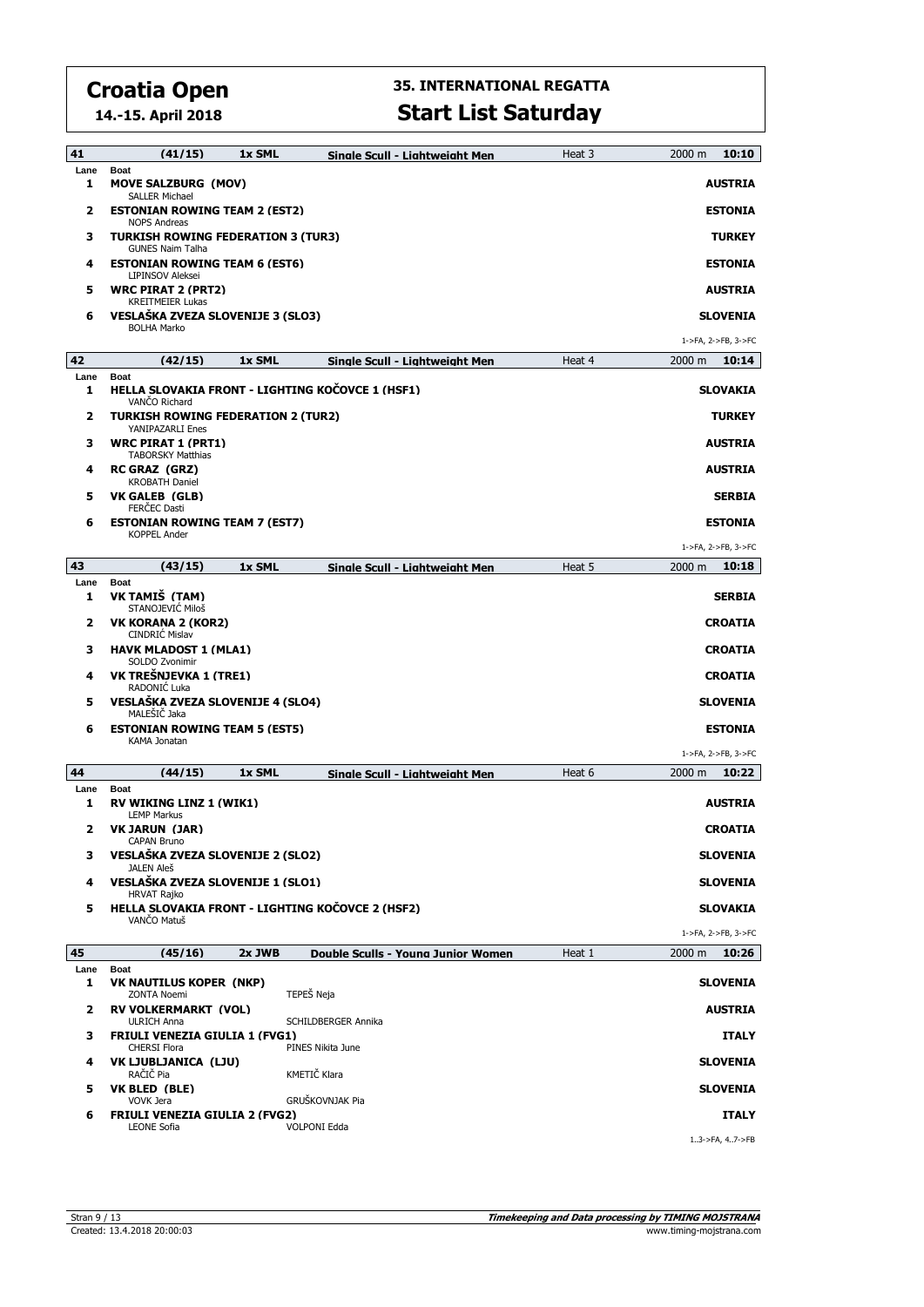**14.-15. April 2018**

| 46             | (46/16)<br>$2x$ JWB                                                             | Double Sculls - Young Junior Women   | Heat 2 | 10:30<br>2000 m                |
|----------------|---------------------------------------------------------------------------------|--------------------------------------|--------|--------------------------------|
| Lane           | <b>Boat</b>                                                                     |                                      |        |                                |
| 1              | <b>VK ARUPINUM CC (ARU)</b><br>MARUŽIN Lea                                      | MATOŠEVIĆ Femi                       |        | <b>CROATIA</b>                 |
| $\overline{2}$ | VK TREŠNJEVKA - VK JARUN (TRE-JAR)<br>GLOGOLJA Valerija                         | RAZVALIĆ Tamara                      |        | <b>CROATIA</b>                 |
| з              | VK ZAGREB (ZAG)<br>MIKIĆ Petra                                                  | MIHALJEVIĆ Marta                     |        | <b>CROATIA</b>                 |
| 4              | <b>HVK GUSAR SPLIT (GUS)</b><br>MRDULJAŠ Maura                                  | PEROVIĆ Jelena                       |        | <b>CROATIA</b>                 |
| 5              | VK TREŠNJEVKA (TRE)<br>KUKIĆ Dunja                                              | JELIĆ Iva                            |        | <b>CROATIA</b>                 |
| 6              | <b>HVK VUKOVAR (VUK)</b><br>MIHALJEVIĆ Mihaela                                  | VRANČIĆ Agata                        |        | <b>CROATIA</b>                 |
| 7              | VK CROATIA - VK ZAGREB (CRO-ZAG)<br>BOŽIČEVIĆ Bruno                             | SINOVČIĆ Barbara                     |        | <b>CROATIA</b>                 |
|                |                                                                                 |                                      |        | 13->FA, 47->FB                 |
| 47             | (47/17)<br>2x JMA                                                               | Double Sculls - Junior Men           | Heat 1 | 2000 m<br>10:34                |
| Lane           | <b>Boat</b>                                                                     |                                      |        |                                |
| 1              | SOCIETA GINNASTICA TRIESTINA (SGT)<br><b>SCHINTU Niccolo</b>                    | <b>MARSI Federico</b>                |        | <b>ITALY</b>                   |
| 2              | VK TREŠNJEVKA 2 (TRE2)<br>KORDIĆ Noah                                           | PULJEVIĆ Leon                        |        | <b>CROATIA</b>                 |
| з              | <b>VK CROATIA ZAGREB (CRC)</b><br>VUČINIĆ Anton                                 | ČIŽIĆ Teo                            |        | <b>CROATIA</b>                 |
| 4              | <b>ESTONIAN ROWING TEAM (EST)</b><br><b>KIVISTIK Handreas Karl</b>              | <b>TOOM Joonas</b>                   |        | <b>ESTONIA</b>                 |
| 5              | <b>VK MEDULIN (MED)</b><br>UŠIĆ Teo                                             | <b>BURŠIĆ Mario</b>                  |        | <b>CROATIA</b>                 |
| 6              | VK "NEPTUN" DUBROVNIK (NEP)<br>ČONDRIĆ Lovro                                    | PEROVIĆ Toni                         |        | <b>CROATIA</b>                 |
| 7              | <b>SABLJACI OGULIN (SAB)</b><br><b>SALOPEK Dino</b>                             | POLJANČIĆ Davor                      |        | <b>CROATIA</b>                 |
|                |                                                                                 |                                      |        | 13->FA, 46->FB                 |
| 48             | (48/17)<br>2x JMA                                                               | Double Sculls - Junior Men           | Heat 2 | 2000 m<br>10:38                |
| Lane<br>1      | <b>Boat</b><br><b>RV WIKING LINZ 1 (WIK1)</b>                                   |                                      |        | <b>AUSTRIA</b>                 |
| $\overline{2}$ | GILLHOFER Fabian<br>VK TREŠNJEVKA 1 (TRE1)                                      | <b>HULTSCH Konrad</b>                |        | <b>CROATIA</b>                 |
| з              | JEDNOBRKOVIĆ Tin<br><b>RV WIKING LINZ 2 (WIK2)</b>                              | VARAŽDINEC Filip                     |        | <b>AUSTRIA</b>                 |
| 4              | <b>HAIDER Xavier</b><br>VK ISTRA (IST)                                          | <b>PFAHNL Peter</b>                  |        | <b>CROATIA</b>                 |
|                | STARČEVIĆ Petar                                                                 | MILOVAN Andrea                       |        |                                |
| 5              | <b>WRC PIRAT (PRT)</b><br>TROST Jan                                             | <b>ORTNER Fabian</b>                 |        | <b>AUSTRIA</b>                 |
| 6              | <b>HVK MORNAR SPLIT (MOR)</b><br>ANZULOVIĆ MIROŠEVIĆ Niko                       | <b>CURIN Gordan</b>                  |        | <b>CROATIA</b>                 |
| 7              | <b>HAVK MLADOST (MLA)</b><br>ŠURINA Lovro                                       | ČORAK Jakov                          |        | <b>CROATIA</b>                 |
|                |                                                                                 |                                      |        | 13->FA, 46->FB                 |
| 49             | (49/18)<br>1x SWB                                                               | Sinale Scull - Senior Women B        | Heat 1 | 10:42<br>2000 m                |
| Lane<br>1      | <b>Boat</b><br><b>VK DRAVSKE ELEKTRARNE MB (DEM)</b>                            |                                      |        | <b>SLOVENIA</b>                |
| 2              | MIKLAVČIČ Valentina Alicia<br>RV WIKING LINZ (WIK)                              |                                      |        | <b>AUSTRIA</b>                 |
| з              | <b>KRANZLMULLER Miriam</b><br><b>RV VOLKERMARKT (VOL)</b>                       |                                      |        |                                |
| 4              |                                                                                 |                                      |        | <b>AUSTRIA</b>                 |
|                | KRISTOF Johanna<br><b>RV STAW (STA)</b>                                         |                                      |        | <b>AUSTRIA</b>                 |
| 5              | <b>ESTONIAN ROWING TEAM (EST)</b><br><b>MITT Liisu</b>                          |                                      |        | <b>ESTONIA</b>                 |
|                |                                                                                 |                                      |        | 13->FA, 45->FB                 |
| 50<br>Lane     | (50/18)<br>1x SWB<br><b>Boat</b>                                                | <b>Single Scull - Senior Women B</b> | Heat 2 | 10:46<br>2000 m                |
| $\mathbf{z}$   | <b>KRV ALEMANIA (ALE)</b><br><b>HALAMA Chiara</b>                               |                                      |        | <b>AUSTRIA</b>                 |
| 3              | VK TREŠNJEVKA 2 (TRE2)<br>JURKOVIĆ Ivana                                        |                                      |        | <b>CROATIA</b>                 |
| 4<br>5         | SOCIETA GINNASTICA TRIESTINA (SGT)<br>VK TREŠNJEVKA 1 (TRE1)<br>JURKOVIĆ Josipa |                                      |        | <b>ITALY</b><br><b>CROATIA</b> |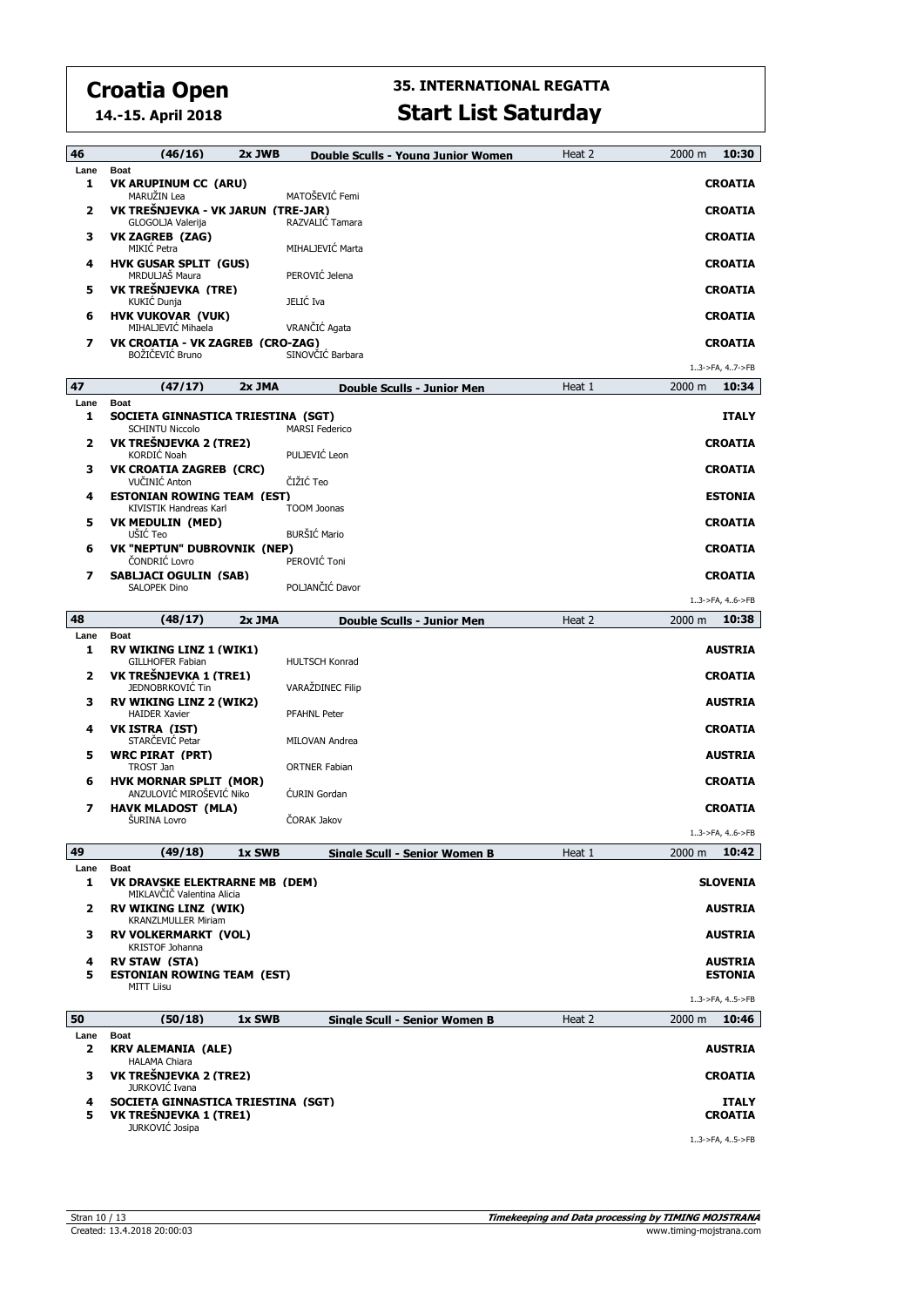**14.-15. April 2018**

| 51         | (51/1)                                                                  | 2x KW | Double Sculls - Cadet       | Final 1 | 10:51<br>1000 m           |
|------------|-------------------------------------------------------------------------|-------|-----------------------------|---------|---------------------------|
| Lane<br>1  | <b>Boat</b><br>VK ARGO IZOLA (ARG)<br><b>FEDER Emily</b>                |       | DONAVAL Aja                 |         | <b>SLOVENIA</b>           |
| 2          | VK GLAGOLJAŠ 2 (GLA2)<br>SELETOVIĆ Lana                                 |       | <b>GALANTE Ivana</b>        |         | <b>CROATIA</b>            |
| з          | VK LJUBLJANICA (LJU)<br>DOSTAL Zarja                                    |       | POTOČNIK Ela                |         | <b>SLOVENIA</b>           |
| 4          | <b>FRIULI VENEZIA GIULIA (FVG)</b><br><b>GOTTARDI Giulia</b>            |       | PAHOR Benedetta             |         | <b>ITALY</b>              |
| 5          | <b>HVK VUKOVAR (VUK)</b><br>OSTOJIĆ Tena                                |       | JOVANOVAC Marta             |         | <b>CROATIA</b>            |
| 6          | VK ZAGREB 2 (ZAG2)<br><b>MATAIC Dora</b>                                |       | RAZVALIĆ Nikolina           |         | <b>CROATIA</b>            |
| 7          | <b>HAVK MLADOST 1 (MLA1)</b>                                            |       |                             |         | <b>CROATIA</b>            |
| 52<br>Lane | (52/1)<br>Boat                                                          | 2x KW | Double Sculls - Cadet       | Final 2 | 10:56<br>1000 m           |
| 1          | VK TREŠNJEVKA (TRE)<br>MATIJEVIĆ Lucija                                 |       | GRŽAN Beata                 |         | <b>CROATIA</b>            |
| 2          | VK IZOLA (IZO)<br>MEDVEŠČEK Zala                                        |       | GRMOVŠEK Zara               |         | <b>SLOVENIA</b>           |
| з          | VK GLAGOLJAŠ 3 (GLA3)<br>JUREŠIĆ Paola                                  |       | MILANKOVIĆ Anđela           |         | <b>CROATIA</b>            |
| 4          | VK GLAGOLJAŠ 1 (GLA1)<br>NENADIĆ Lara                                   |       | <b>ZEC Laura</b>            |         | <b>CROATIA</b>            |
| 5          | VK ZAGREB 1 (ZAG1)<br>OSMEC PERUŠA Kim                                  |       | BIOČIĆ Iva                  |         | <b>CROATIA</b>            |
| 6          | <b>HAVK MLADOST 2 (MLA2)</b><br>RAMLJAK Petra                           |       | GRNČAROVSKI Elena           |         | <b>CROATIA</b>            |
| 53         | (53/2)                                                                  | 1x KM | Single Scull - Cadet        | Final 1 | 11:01<br>1000 m           |
| Lane<br>1  | <b>Boat</b><br><b>FRIULI VENEZIA GIULIA 2 (FVG2)</b>                    |       |                             |         | <b>ITALY</b>              |
| 2          | <b>BENVENUTO Evan</b><br>VK LJUBLJANICA 2 (LJU2)<br>PERIČ POLJANEC Miha |       |                             |         | <b>SLOVENIA</b>           |
| з          | VK LJUBLJANICA 7 (LJU7)<br><b>KORBAR Jurij</b>                          |       |                             |         | <b>SLOVENIA</b>           |
| 4          | <b>HAVK MLADOST 2 (MLA2)</b><br>GALIC Matej                             |       |                             |         | <b>CROATIA</b>            |
| 5          | <b>HVK VUKOVAR (VUK)</b><br>KRIZMANIĆ Bruno                             |       |                             |         | <b>CROATIA</b>            |
| 6          | <b>VK ZAGREB 1 (ZAG1)</b><br>TOMLJENOVIĆ Vito                           |       |                             |         | <b>CROATIA</b>            |
| 7          | VK ZAGREB 4 (ZAG4)<br><b>MRVAC Andrija</b>                              |       |                             |         | <b>CROATIA</b>            |
| 54         | (54/2)                                                                  | 1x KM | Single Scull - Cadet        | Final 2 | 1000 m<br>11:06           |
| Lane<br>1  | Boat<br>VK LJUBLJANICA 4 (LJU4)                                         |       |                             |         | <b>SLOVENIA</b>           |
| 2          | PEJOVIČ Jakob<br><b>VK ZAGREB 3 (ZAG3)</b>                              |       |                             |         | <b>CROATIA</b>            |
| з          | MARACIC Sven<br>VK TREŠNJEVKA 4 (TRE4)<br>VUČANJK Jan                   |       |                             |         | <b>CROATIA</b>            |
| 4          | <b>VK KORANA 2 (KOR2)</b><br><b>HAJDIN Luka</b>                         |       |                             |         | <b>CROATIA</b>            |
| 5          | VK BLED 1 (BLE1)<br>POTOČNIK Gabrijel                                   |       |                             |         | <b>SLOVENIA</b>           |
| 6          | "CHERPOKOV" ROWING CLUB (CHE)<br><b>BORUKOV Hristo</b>                  |       |                             |         | <b>BULGARIA</b>           |
| 7          | VK ZAGREB 5 (ZAG5)<br><b>KRSTIĆ Luka</b>                                |       |                             |         | <b>CROATIA</b>            |
| 55         | (55/2)                                                                  | 1x KM | <b>Single Scull - Cadet</b> | Final 3 | 11:11<br>$1000 \text{ m}$ |
| Lane<br>1  | <b>Boat</b><br><b>HAVK MLADOST 6 (MLA6)</b>                             |       |                             |         | <b>CROATIA</b>            |
| 2          | <b>BANOVIĆ</b> Sven<br><b>HAVK MLADOST 7 (MLA7)</b>                     |       |                             |         | <b>CROATIA</b>            |
| з          | SMOLJANOVIĆ Marin<br>VK JARUN 2 (JAR2)                                  |       |                             |         | <b>CROATIA</b>            |
| 4          | MIHOVILIĆ Ivor<br><b>VK CROATIA ZAGREB 2 (CRC2)</b>                     |       |                             |         | <b>CROATIA</b>            |
| 5          | ŠKARICA Vito<br>VK TREŠNJEVKA 1 (TRE1)                                  |       |                             |         | <b>CROATIA</b>            |
| 6          | GOJIĆ Jan<br>VK TREŠNJEVKA 7 (TRE7)<br>PEŠIĆ Marko                      |       |                             |         | <b>CROATIA</b>            |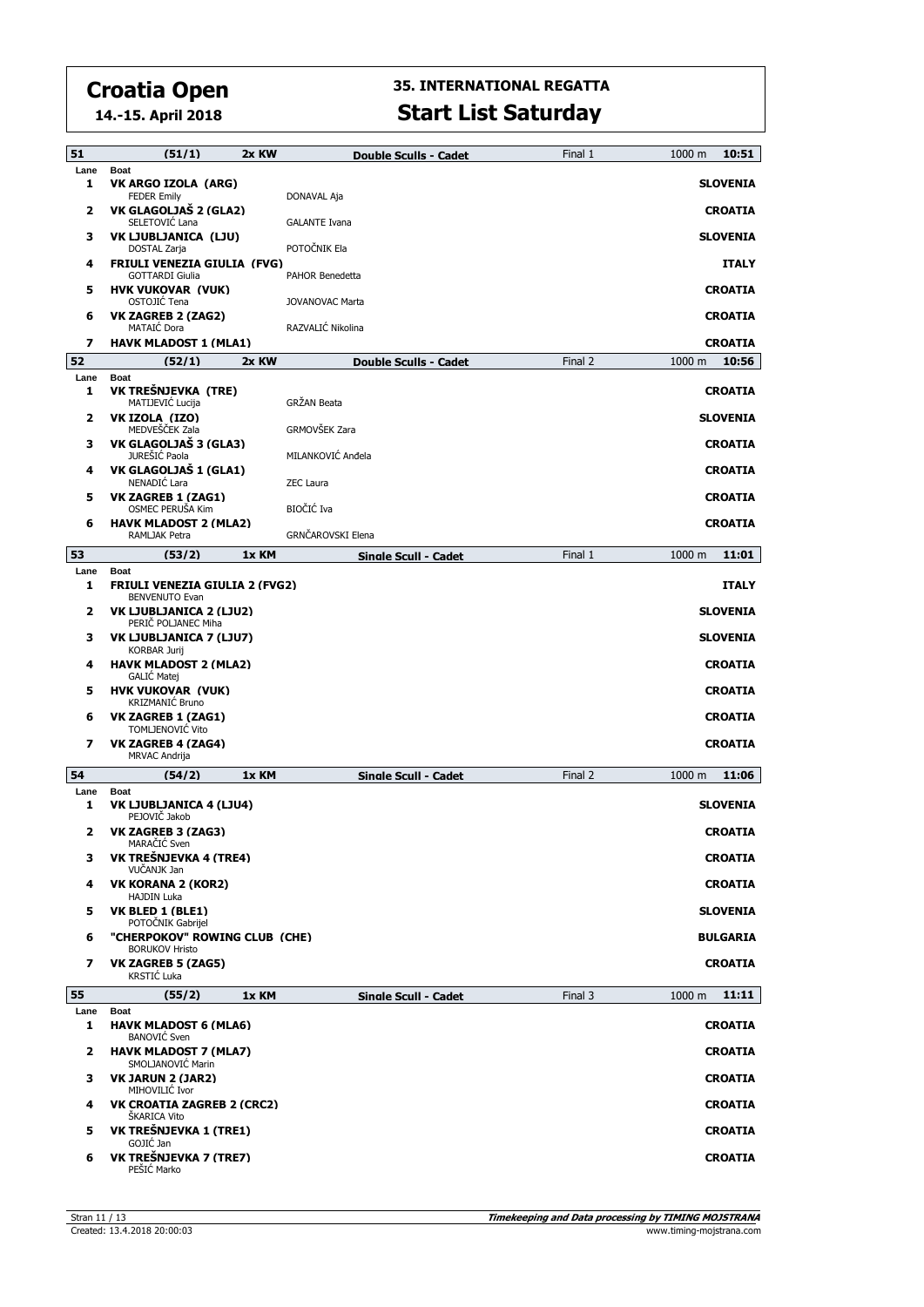**14.-15. April 2018**

| 56                | (56/2)                                                              | 1x KM | Single Scull - Cadet | Final 4 | $1000 \text{ m}$<br>11:16         |
|-------------------|---------------------------------------------------------------------|-------|----------------------|---------|-----------------------------------|
| Lane<br>1         | <b>Boat</b><br><b>HAVK MLADOST 10 (MLA10)</b><br>MARKOTA Andrija    |       |                      |         | <b>CROATIA</b>                    |
| 2                 | VK DUPIN 1 (DUP1)<br>PAPEŠA Luka                                    |       |                      |         | <b>CROATIA</b>                    |
| з                 | VK JARUN 1 (JAR1)<br><b>VARAT Nino</b>                              |       |                      |         | <b>CROATIA</b>                    |
| 4                 | HVK "MARINA KAŠTELA" 1 (MKAŠ1)<br><b>BANOVAC Ivan</b>               |       |                      |         | <b>CROATIA</b>                    |
| 5                 | <b>VK NAUTILUS KOPER (NKP)</b><br>MARKUŻA Matej                     |       |                      |         | SLOVENIA                          |
| 6                 | VK TREŠNJEVKA 3 (TRE3)<br>NICOSCIA Joshua                           |       |                      |         | <b>CROATIA</b>                    |
| 57                | (57/2)                                                              | 1x KM | Single Scull - Cadet | Final 5 | 11:21<br>$1000 \text{ m}$         |
| Lane<br>1         | <b>Boat</b><br><b>VK IZOLA 1 (IZO1)</b>                             |       |                      |         | <b>SLOVENIA</b>                   |
| $\mathbf{z}$      | TUL Jan<br>VK DANUBIUS 1885 (DAN)<br><b>MUDRINIC Vuk</b>            |       |                      |         | <b>SERBIA</b>                     |
| з                 | VK BLED 2 (BLE2)<br>FRCEJ Urban                                     |       |                      |         | <b>SLOVENIA</b>                   |
| 4                 | VK ARGO IZOLA 1 (ARG1)<br>VUK Jernej                                |       |                      |         | <b>SLOVENIA</b>                   |
| 5<br>6            | <b>FRIULI VENEZIA GIULIA 4 (FVG4)</b><br>VK TREŚNJEVKA 5 (TRE5)     |       |                      |         | <b>ITALY</b><br><b>CROATIA</b>    |
|                   | <b>GRBAC LACKOVIĆ Adrian</b>                                        |       |                      |         |                                   |
| 58                | (58/2)                                                              | 1x KM | Single Scull - Cadet | Final 6 | 11:26<br>1000 m                   |
| Lane<br>1         | <b>Boat</b><br>VK ZAGREB 2 (ZAG2)<br>DŽIDA Lukas                    |       |                      |         | <b>CROATIA</b>                    |
| 2                 | <b>FRIULI VENEZIA GIULIA 3 (FVG3)</b><br><b>CORAZZA Loris</b>       |       |                      |         | <b>ITALY</b>                      |
| з                 | <b>HAVK MLADOST 1 (MLA1)</b><br><b>MARINAC Martin</b>               |       |                      |         | <b>CROATIA</b>                    |
| 4                 | VK KORANA 3 (KOR3)<br><b>BAUER Mauro</b>                            |       |                      |         | <b>CROATIA</b>                    |
| 5                 | VK DUPIN 2 (DUP2)<br><b>SPANJA Filip</b>                            |       |                      |         | <b>CROATIA</b>                    |
| 6                 | VK KRKA 1 (KRK1)<br><b>KRNIC Matej</b>                              |       |                      |         | <b>CROATIA</b>                    |
| 7                 | VK LJUBLJANICA 1 (LJU1)<br>AGIC Timotej                             |       |                      |         | <b>SLOVENIA</b>                   |
| 59                | (59/2)                                                              | 1x KM | Single Scull - Cadet | Final 7 | 11:31<br>1000 m                   |
| Lane<br>1         | <b>Boat</b><br>VK OŠJAK 2 (OŠJ2)<br>PRIŽMIĆ Vito                    |       |                      |         | <b>CROATIA</b>                    |
| 2                 | <b>HAVK MLADOST 5 (MLA5)</b><br>IVANČIĆ Borna                       |       |                      |         | <b>CROATIA</b>                    |
| з                 | <b>HVK MORNAR SPLIT (MOR)</b><br>MAHMUTOVIC Mario                   |       |                      |         | <b>CROATIA</b>                    |
| 4                 | VK TREŠNJEVKA 6 (TRE6)<br>TVRDINIĆ Ivan                             |       |                      |         | <b>CROATIA</b>                    |
| 5                 | VK DUPIN 3 (DUP3)<br>MADUŠIĆ Stipe                                  |       |                      |         | <b>CROATIA</b>                    |
| 6                 | VK CROATIA ZAGREB 1 (CRC1)<br>GNJATOVIĆ Žan                         |       |                      |         | <b>CROATIA</b>                    |
| $\overline{ }$    | VK LJUBLJANICA 5 (LJU5)<br><b>BRLEC Lev</b>                         |       |                      |         | <b>SLOVENIA</b>                   |
| 60                | (60/2)                                                              | 1x KM | Single Scull - Cadet | Final 8 | 11:36<br>1000 <sub>m</sub>        |
| Lane              | <b>Boat</b>                                                         |       |                      |         |                                   |
| 1                 | VK KRKA 2 (KRK2)<br>MATEŠIĆ Filip<br>HVK "MARINA KAŠTELA" 2 (MKAŠ2) |       |                      |         | <b>CROATIA</b>                    |
| $\mathbf{z}$<br>3 | ZOVIĆ Matej<br><b>VK IZOLA 2 (IZO2)</b>                             |       |                      |         | <b>CROATIA</b><br><b>SLOVENIA</b> |
| 4                 | <b>KLEVA Alec</b><br>VK LJUBLJANICA 3 (LJU3)                        |       |                      |         | <b>SLOVENIA</b>                   |
| 5                 | <b>GASER Filip</b><br><b>HAVK MLADOST 4 (MLA4)</b>                  |       |                      |         | <b>CROATIA</b>                    |
| 6                 | KOŽIĆ Leon<br><b>FRIULI VENEZIA GIULIA 1 (FVG1)</b>                 |       |                      |         | <b>ITALY</b>                      |
|                   | DRI Marco                                                           |       |                      |         |                                   |